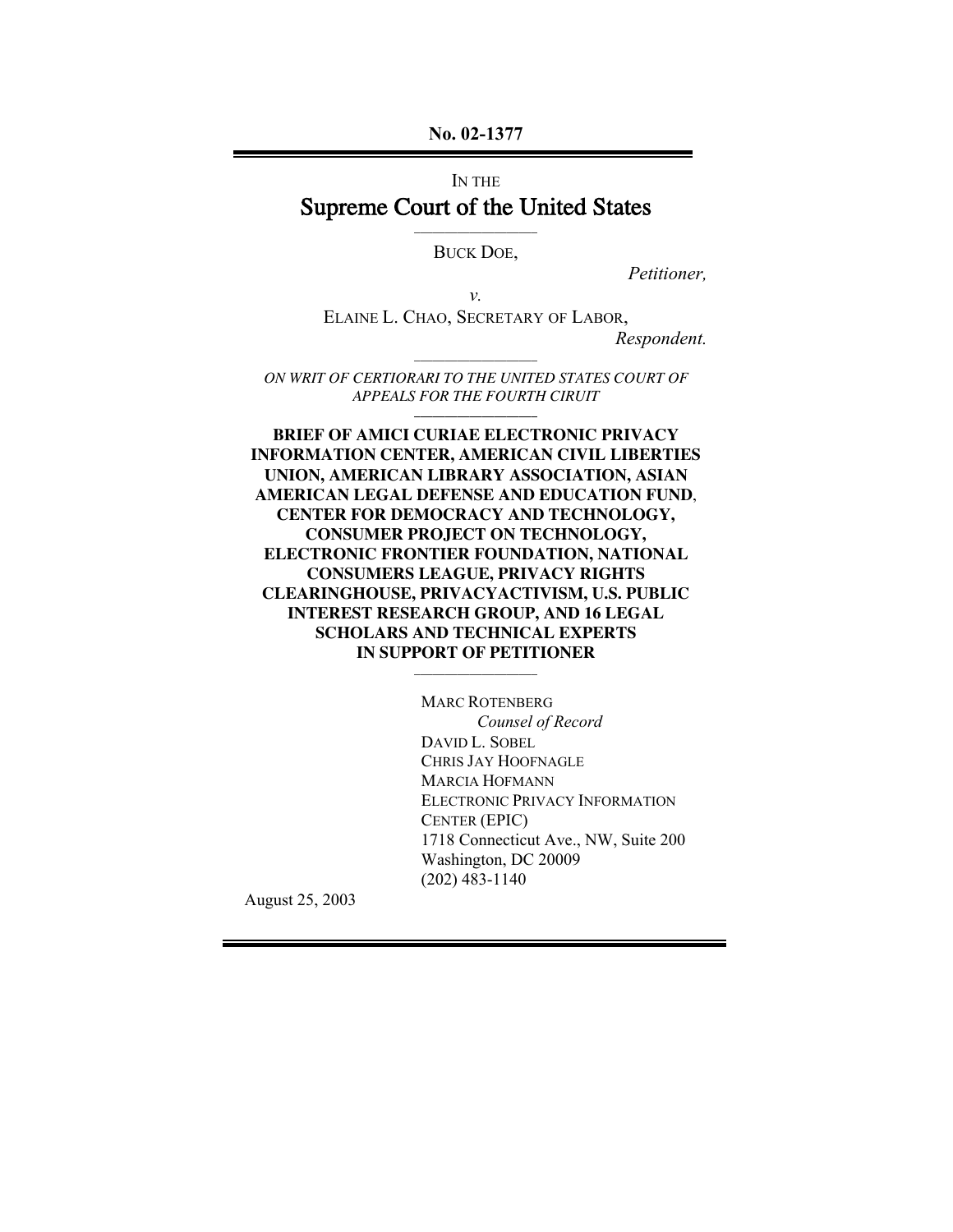# TABLE OF CONTENTS

| $A_{-}$<br>B.                | I. THE WRONGFUL DISCLOSURE OF THE SOCIAL SECURITY<br>NUMBER CREATES AN ONGOING PRIVACY RISK 6<br>Harms from SSN Disclosure in Recent Years 9                                                                                                                       |  |
|------------------------------|--------------------------------------------------------------------------------------------------------------------------------------------------------------------------------------------------------------------------------------------------------------------|--|
| A.<br>B.                     | <b>II. LIQUIDATED DAMAGE PROVISIONS ARE A LONG-</b><br>STANDING TECHNIQUE TO PROVIDE REMEDIES FOR<br>Privacy Scholars Recognize the Critical Role of<br>Liquidated Damage Provisions in Privacy Statutes 14<br>Liquidated Damage Provisions are Routinely Included |  |
| III.<br>A.<br>$\mathbf{B}$ . | THE FOUNDATIONAL 1973 REPORT, THE 1974 ACT,<br>AND THE 1975 AGENCY GUIDELINES ALL INTENDED<br>THAT THE PRIVACY ACT WOULD PROVIDE LIQUIDATED<br>The HEW Advisory Committee Report of 1973 18<br>Legislative History of the Privacy Act of 1974 23                   |  |
| $\mathcal{C}$ .              |                                                                                                                                                                                                                                                                    |  |
|                              |                                                                                                                                                                                                                                                                    |  |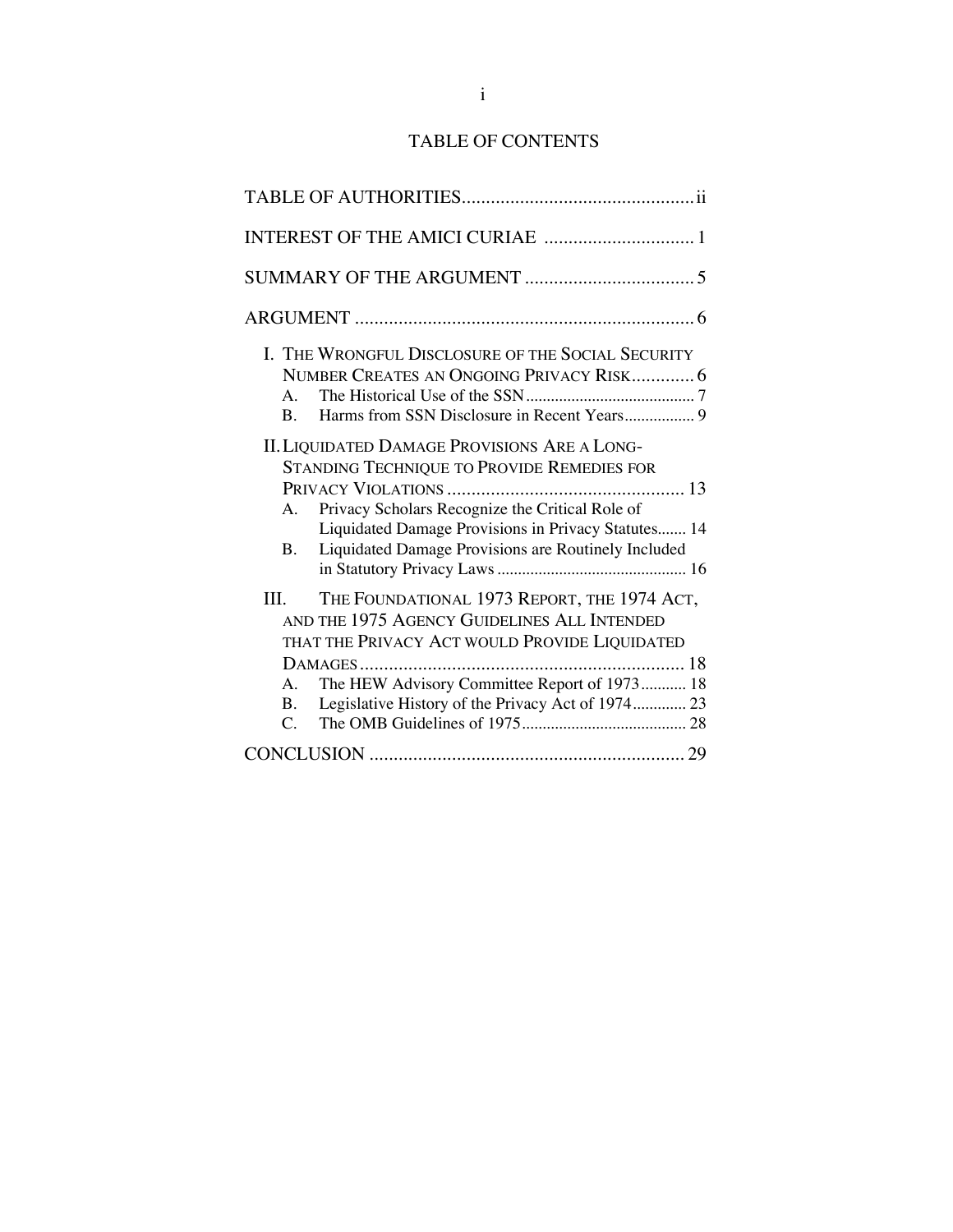# **TABLE OF AUTHORITIES**

## **Cases**

| Buckhannon Bd. & Care Home, Inc. v. West Virginia<br>Dep't of Health & Human Servs., 532 U.S. 589 (2001). .14 |
|---------------------------------------------------------------------------------------------------------------|
| Chevron U.S.A., Inc. v. NRDC, 467 U.S. 837 (1984) 29                                                          |
| Greidinger v. Davis, 988 F.2d 1344 (4th Cir. 1993). 7                                                         |
| <b>Statutes</b>                                                                                               |
|                                                                                                               |
|                                                                                                               |
|                                                                                                               |
|                                                                                                               |
|                                                                                                               |
|                                                                                                               |
|                                                                                                               |
|                                                                                                               |
|                                                                                                               |
|                                                                                                               |
|                                                                                                               |
|                                                                                                               |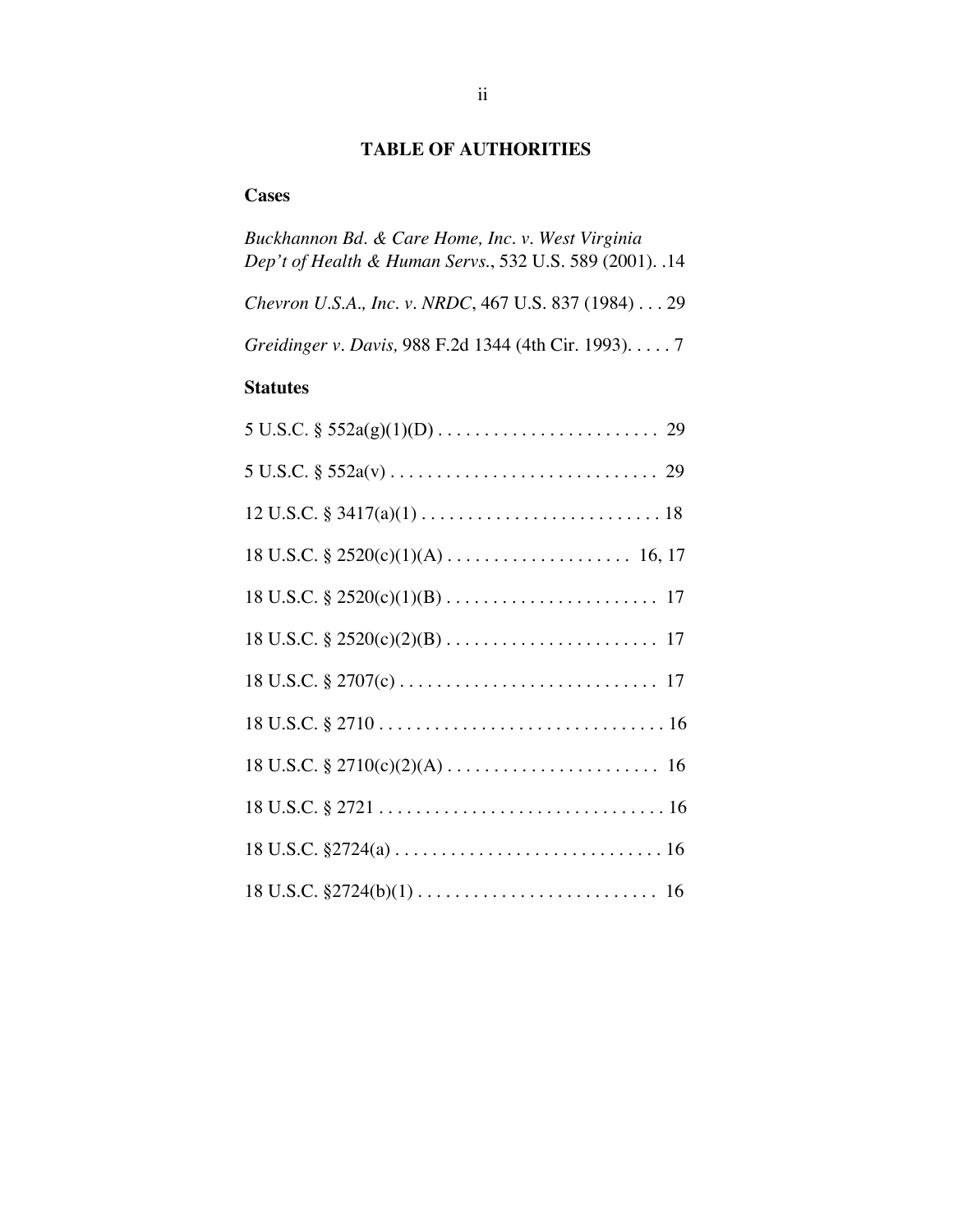| Pub. L. 93-579, codified at 5 U.S.C. § 552a 8 |
|-----------------------------------------------|
|                                               |
|                                               |

# **Legislative Materials**

| Staffs of Senate Comm. On Government Operations and        |
|------------------------------------------------------------|
| House Comm. On Government Operations, 94th Cong.,          |
| Legislative History of the Privacy Act of $1974 - S.$ 3418 |
| (Public Law 93-579) (Joint Comm. Print 1976)               |
|                                                            |
|                                                            |
| S. 3418, 93d Cong. $$304(b) (1974)$ 23, 25, 26             |
| H.R. 16373, 93d Cong. §304(b) (1974) 23, 24, 27            |

## **Miscellaneous Sources**

| Frank P. Anderano, The Evolution of Federal Computer      |    |
|-----------------------------------------------------------|----|
| <i>Crime Policy, 27 Am. J. Crim. L. 81 (1999) </i> 15     |    |
| A To-Don't List For the New Year, How to Fix Your Life in |    |
|                                                           |    |
|                                                           |    |
| Mark E. Budnitz, Privacy Protection For Consumer          |    |
| Transactions in Electronic Commerce: Why Self-            |    |
| Regulation is Inadequate, 49 S.C. L. Rev. 847 (1998)      | 14 |
|                                                           |    |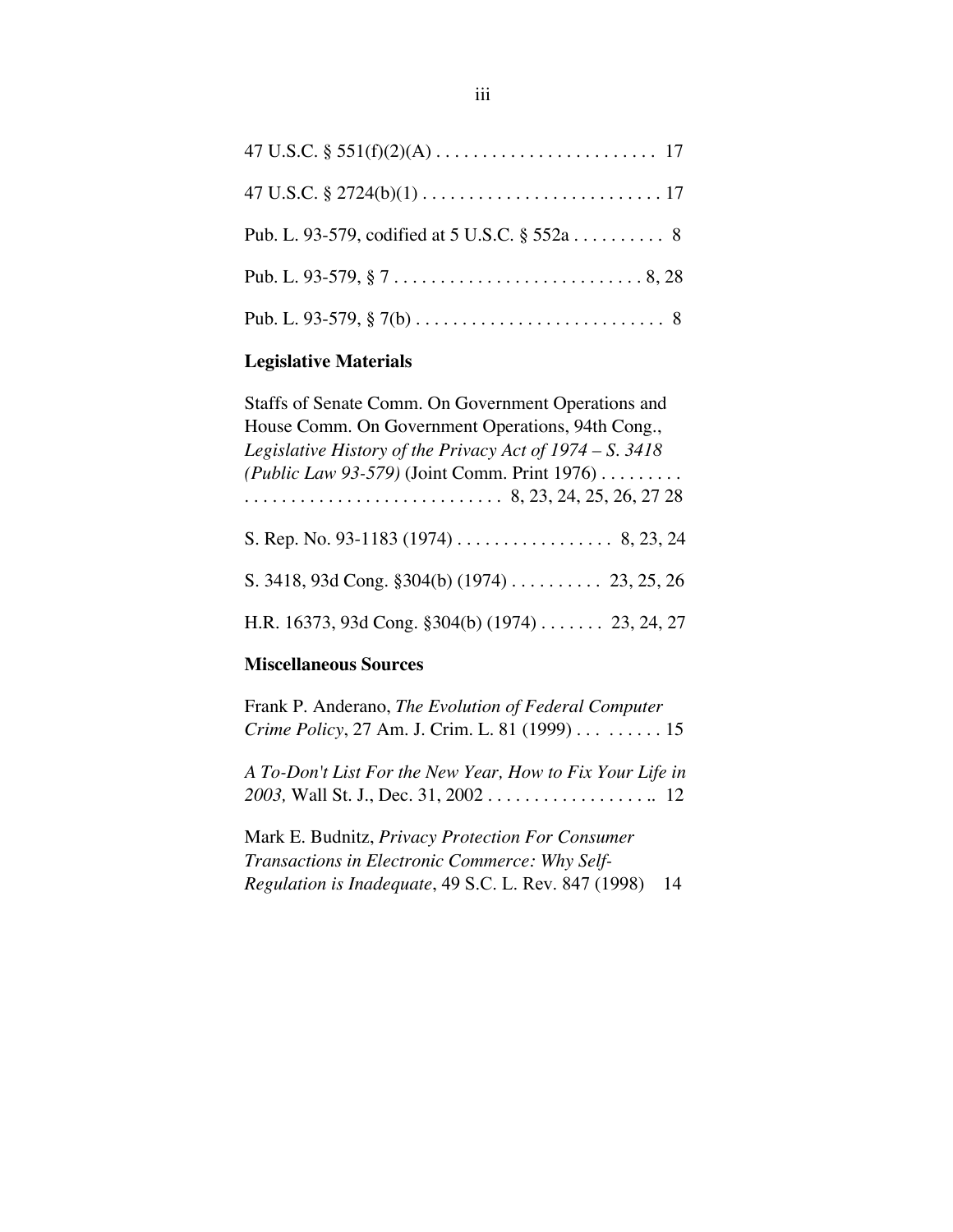CALPIRG & Privacy Rights Clearinghouse, *Nowhere to Turn: Victims Speak Out on Identity Theft* (2000) . . 12, 13

Abram Chayes, *The Role of the Judge in Public Law Litigation,* 89 Harv. L. Rev. 1281 (1976) . . . . . . . . . . . . 13

Dep't. of Health, Educ. and Welfare, Secretary's Advisory Comm. on Automated Personal Data Systems, *Records, Computers, and the Rights of Citizens* (Washington, D.C., Government Printing Office 1973) 8, 18, 19, 20, 21, 22 Jonathan L. Entin, *The Right to Privacy One Hundred Years Later: Privacy Rights and Remedies*, 41 Case W. Res. L. Rev. 689 (1991) . . . . . . . . . . . . . . . . . .. . . . . 14, 15

*Federal Data Banks, Computers and the Bill of Rights: Hearings Before the Subcommittee on Constitutional Rights of the Senate Judiciary Committee*, 92d Cong., 1st Sess. Part I (1971) . . . . . . . . . . . . . . . . . . . . . . . . 20, 21

Federal Trade Commission, *ID Theft: When Bad Things Happen to Your Good Name* (2002) . . . . . . . . . . . . . . . 12

*Fraud Charges Jump in 2002 on Consumer Complaints, ID Thefts*, Electronic Com. & L. Rep., Vol. 8(4) (Jan. 29, 2003) . . . . . . . . . . . . . . . . . . . . . . . . . . . . . . . . . . . . . . . . 10

Robert Gellman, *Does Privacy Law Work? in* TECHNOLOGY AND PRIVACY: THE NEW LANDSCAPE 193 (Philip E. Agre & Marc Rotenberg, eds.) . . . . . . . . . . . 10

General Accounting Office, *Identity Theft: Prevalence and Cost Appear to be Growing*, GAO-02-363 (2002). . . . . .10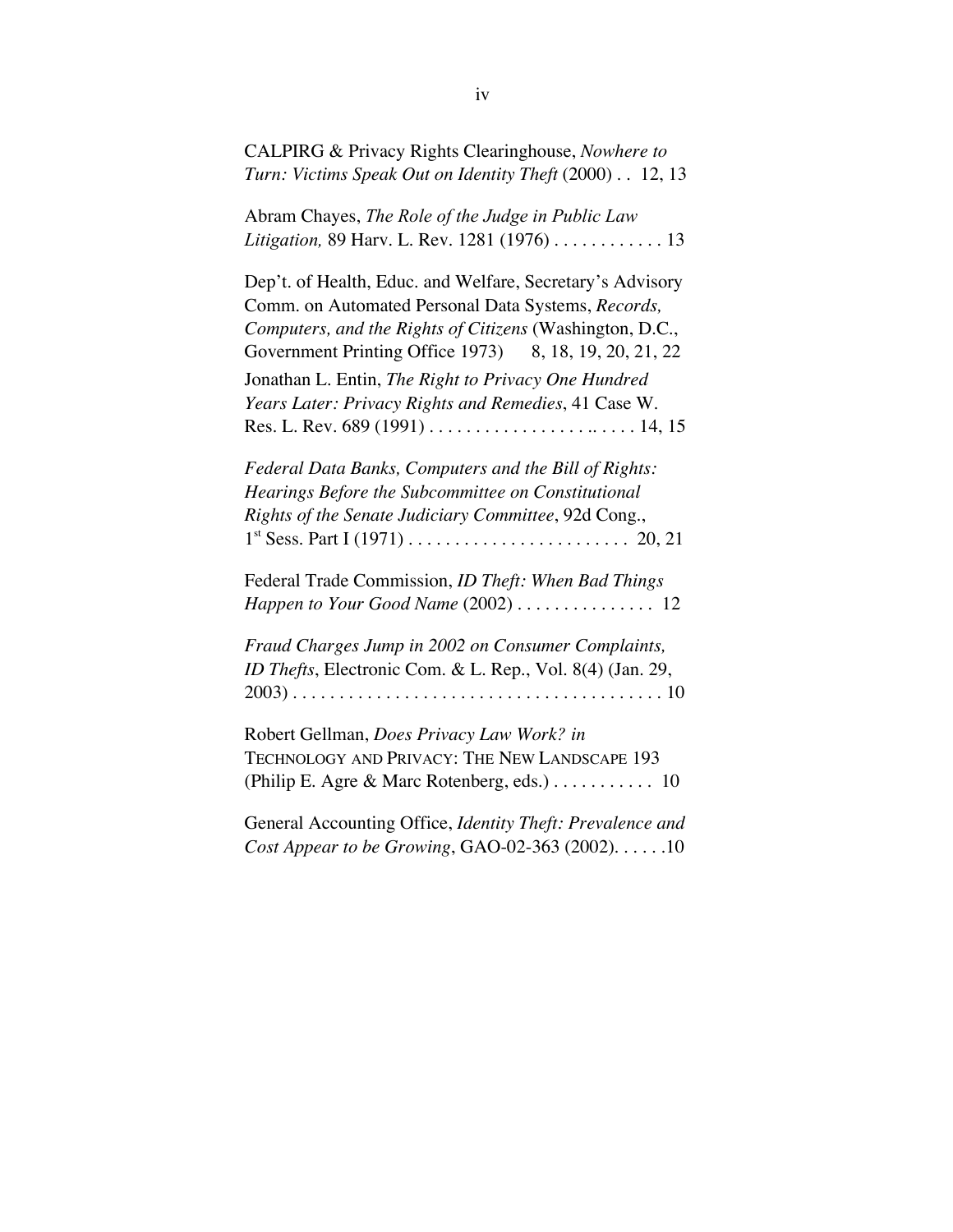| General Accounting Office, Privacy Report, Vol. 2, No. 28                                                                                                                                                                    |
|------------------------------------------------------------------------------------------------------------------------------------------------------------------------------------------------------------------------------|
| General Accounting Office, Social Security Numbers:<br>Government Benefits from SSN Use but Could Provide<br>Better Safeguards, GAO-02-352 (2002) 9                                                                          |
| Identity Theft in Florida, Sixteenth Statewide Grand Jury<br>Report, SC 01-1095, Supreme Court of Florida, Jan. 10,<br>2002, at http://www.idtheftcenter.org/attach/                                                         |
| Information on Identity Theft for Consumers and Victims<br>from January 2002 Through December 2002, Fed. Trade<br>Commission Rep., <i>available at</i> http://www.consumer.gov/<br>idtheft/reports/ CY2002ReportFinal.pdf 10 |
| Jerry Kang, Information Privacy in Cyberspace<br>Transactions, 50 Stan. L. Rev. 1193 (1998) 16                                                                                                                               |
| Frederick Lodge, Damages Under the Privacy Act of<br>1974: Compensation and Deterrence, 52 Fordham L. Rev.<br>$611 (1984) \ldots \ldots \ldots \ldots \ldots \ldots \ldots \ldots \ldots \ldots \ldots \ldots \ldots 13$     |
| Office of Management and Budget, Guidelines for<br>Implementing Section 552a of Title 5 of the United States                                                                                                                 |
| Social Security Administration, Frequently Asked<br>Questions, available at<br>http://www.ssa.gov/history/hfaq.html 7                                                                                                        |
| Social Security Administration, Regulation No. 1 (adopted<br>July 11, 1936), available at                                                                                                                                    |
| http://www.ssa.gov/history/reg.1.htm 7                                                                                                                                                                                       |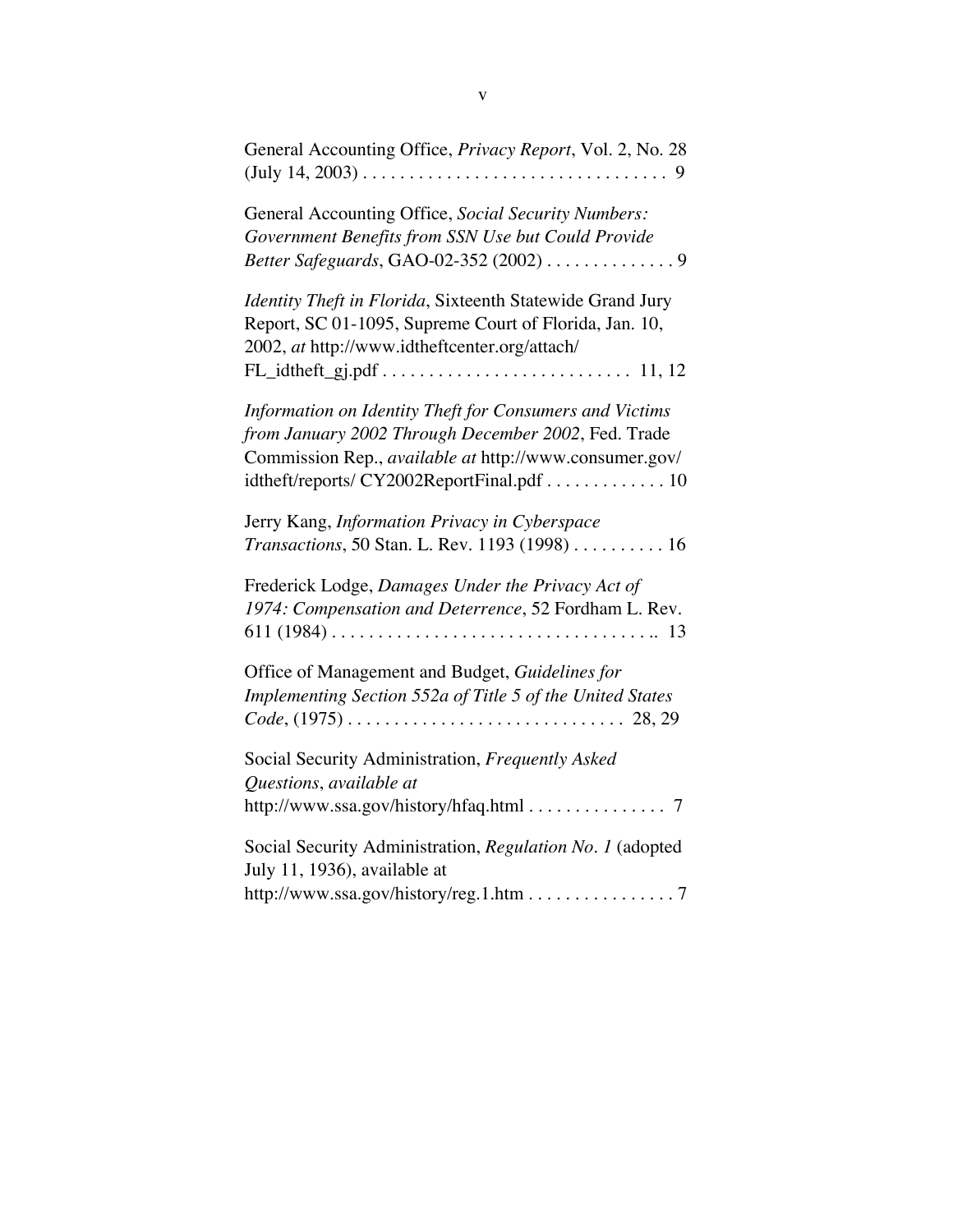| Social Security Administration Office of the Inspector                                                                                              |
|-----------------------------------------------------------------------------------------------------------------------------------------------------|
| General, Social Security Number Misuse, June 2003,                                                                                                  |
| available at http://www.ssa.gov/oig/executive_operations/<br>$factsheet1.htm. \ldots \ldots \ldots \ldots \ldots \ldots \ldots \ldots \ldots$<br>11 |
| Daniel J. Solove, Identity Theft, Privacy, and the                                                                                                  |
| Architecture of Vulnerability, 54 Hastings L.J. 1227                                                                                                |
| 15                                                                                                                                                  |
| Testimony of Barbara Bovbjerg, Director of Education,                                                                                               |
| Workforce, and Income Security Issues, General                                                                                                      |
| Accounting Office Social Security Numbers: Ensuring the                                                                                             |
| Integrity of the SSN, Hearing before the House Social                                                                                               |
| Security Subcommittee of the Ways and Means<br>9                                                                                                    |
|                                                                                                                                                     |
| R. Turn and W.H. Ware, Privacy and Security Issues in                                                                                               |
| Information Systems, in ETHICAL ISSUES IN THE USE OF                                                                                                |
| COMPUTERS (Deborah G. Johnson & John W. Snapper                                                                                                     |
|                                                                                                                                                     |
|                                                                                                                                                     |
| Samuel Warren and Louis Brandeis, The Right to Privacy,                                                                                             |
|                                                                                                                                                     |
| ALAN F. WESTIN AND MICHAEL A. BAKER, DATABANKS IN                                                                                                   |
|                                                                                                                                                     |
|                                                                                                                                                     |
| Jay Weiser, Measure of Damages for Violation of Property<br>Rules: Breach of Confidentiality, 9 U. Chi. L. Sch.                                     |
|                                                                                                                                                     |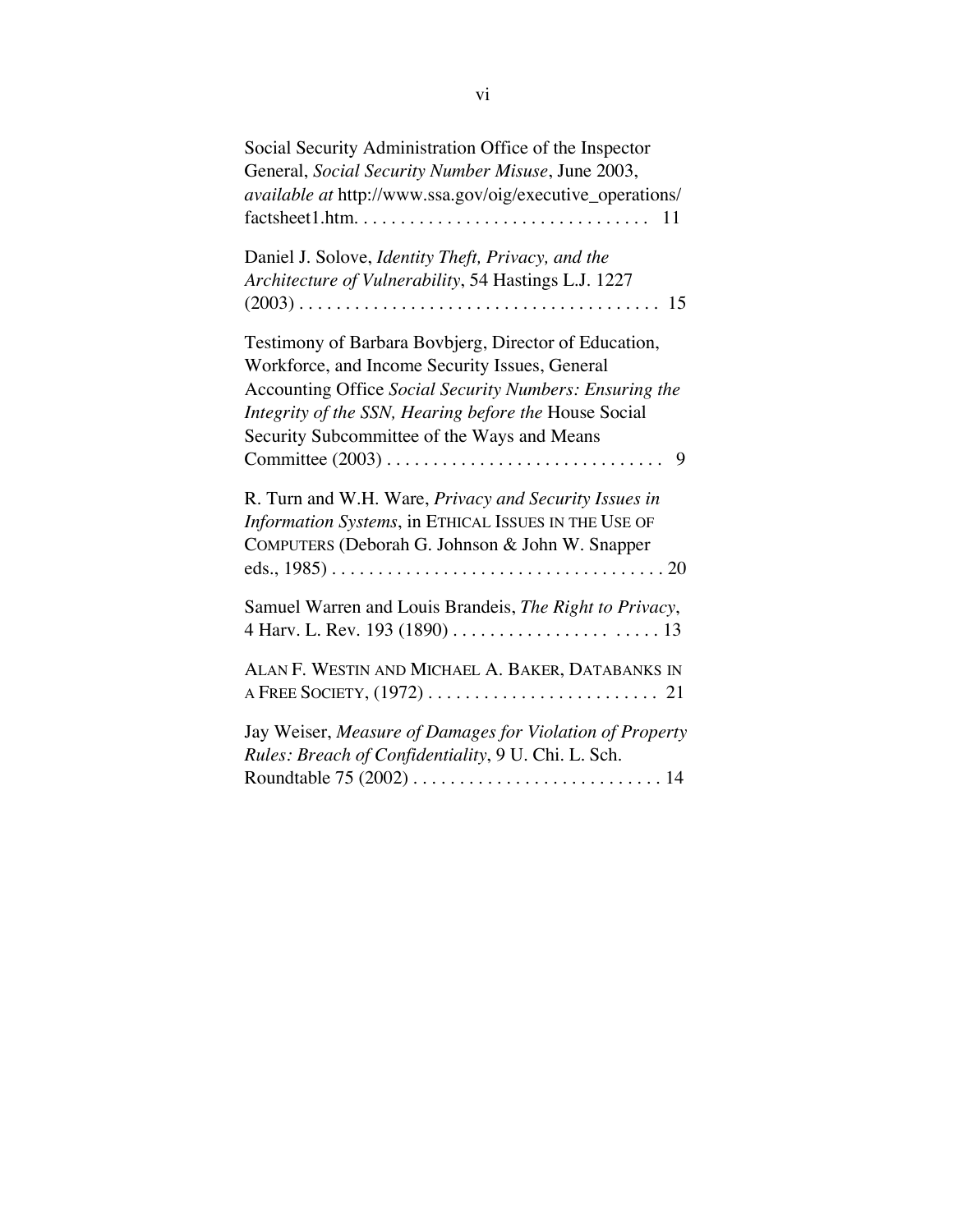## **INTEREST OF THE AMICI CURIAE** <sup>1</sup>

All *amici curiae* represented in this brief have a significant interest in the effective enforcement of privacy laws in the United States. The groups also share a common concern regarding the increase in identity theft, a crime that is facilitated by the misuse of the Social Security Number.

#### *Amici Privacy, Consumer, and Civil Liberties Organizations*

The Electronic Privacy Information Center ("EPIC") is a public interest research center in Washington, D.C. that was established in 19994 to focus public attention on emerging civil liberties issues. EPIC has participated as *amicus curiae* in numerous privacy cases, including *Smith v. Doe*, 123 S. Ct. 1140 (2003), *Dep't. of Justice v. City of Chicago*, 123 S. Ct. 1352 (2003), *Watchtower Bible and Tract Soc'y of N.Y. Inc. v. Vill. of Stratton*, 536 U.S. 150 (2002), and *Reno v. Condon*. 528 U.S. 141 (2000).

The American Civil Liberties Union ("ACLU") is the largest civil liberties organization in the United States, with approximately 400,000 members. Over its 83-year history, the ACLU has consistently defended the principles of liberty enshrined in the Bill of Rights, including the right to privacy.

 $\frac{1}{1}$  $\frac{1}{1}$  Letters of consent to the filing of this brief have been lodged with the Clerk of the Court pursuant to Rule 37.3. In accordance with Rule 37.6 it is stated that no monetary contributions were made for the preparation or submission of this brief, and this brief was not authored, in whole or in part, by counsel for a party. Law school students participating in the EPIC Internet Public Interest Opportunities Program (IPIOP) Erik J. Blum, Eva Gutierrez, Sherwin Siy, Tiffany A. Stedman, and Maryam Zafar assisted in the preparation of the brief.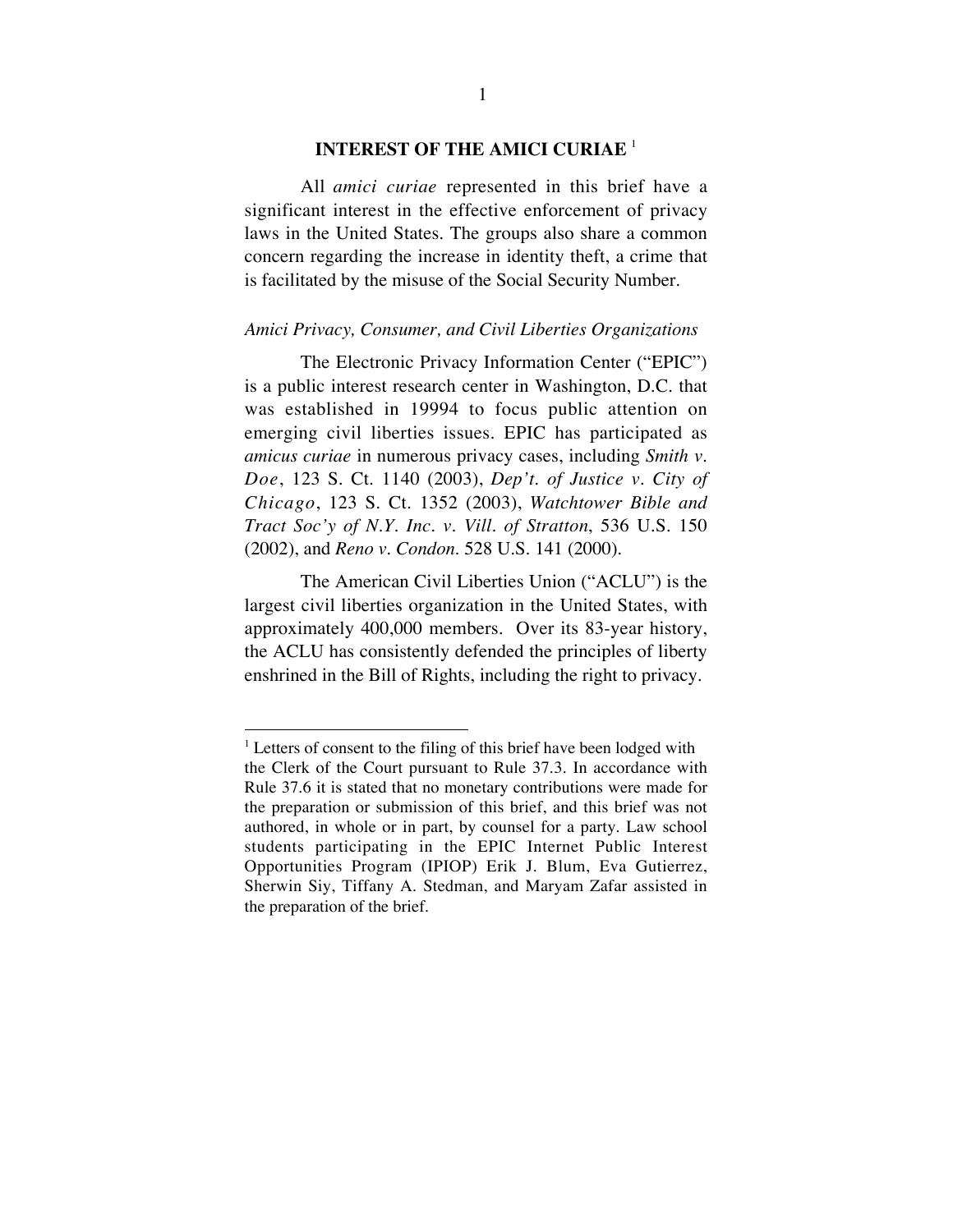The American Library Association ("ALA"), founded in 1876, is the oldest and largest library association in the world. With a membership of more than 64,000 librarians, library trustees, library educators, friends of libraries and other interested persons from every state, ALA is the chief advocate for the people of the United States in their search for the highest quality of library and information services.

The Asian American Legal Defense and Education Fund ("AALDEF"), founded in 1974, promotes and protects the civil rights and civil liberties of Asian Americans through litigation, advocacy and community education. AALDEF is particularly concerned about the privacy rights of immigrants and new citizens.

The Center for Democracy and Technology is a nonprofit public interest organization in Washington, D.C. dedicated to promoting civil liberties in this age of digital technologies, including advocating strong privacy protections for personal information in government databases.

The Consumer Project on Technology is a non-profit organization created by Ralph Nader to investigate consumer concerns relating to new technologies.

The Electronic Frontier Foundation is a non-profit, civil liberties organization based in San Francisco, California that works to protect privacy and free speech rights in the digital world.

The National Consumers League, the nation's oldest consumer organization, is a private, nonprofit advocacy group representing consumers on marketplace and workplace issues.

Privacyactivism is a non-profit organization whose goal is to enable people to make well-informed decisions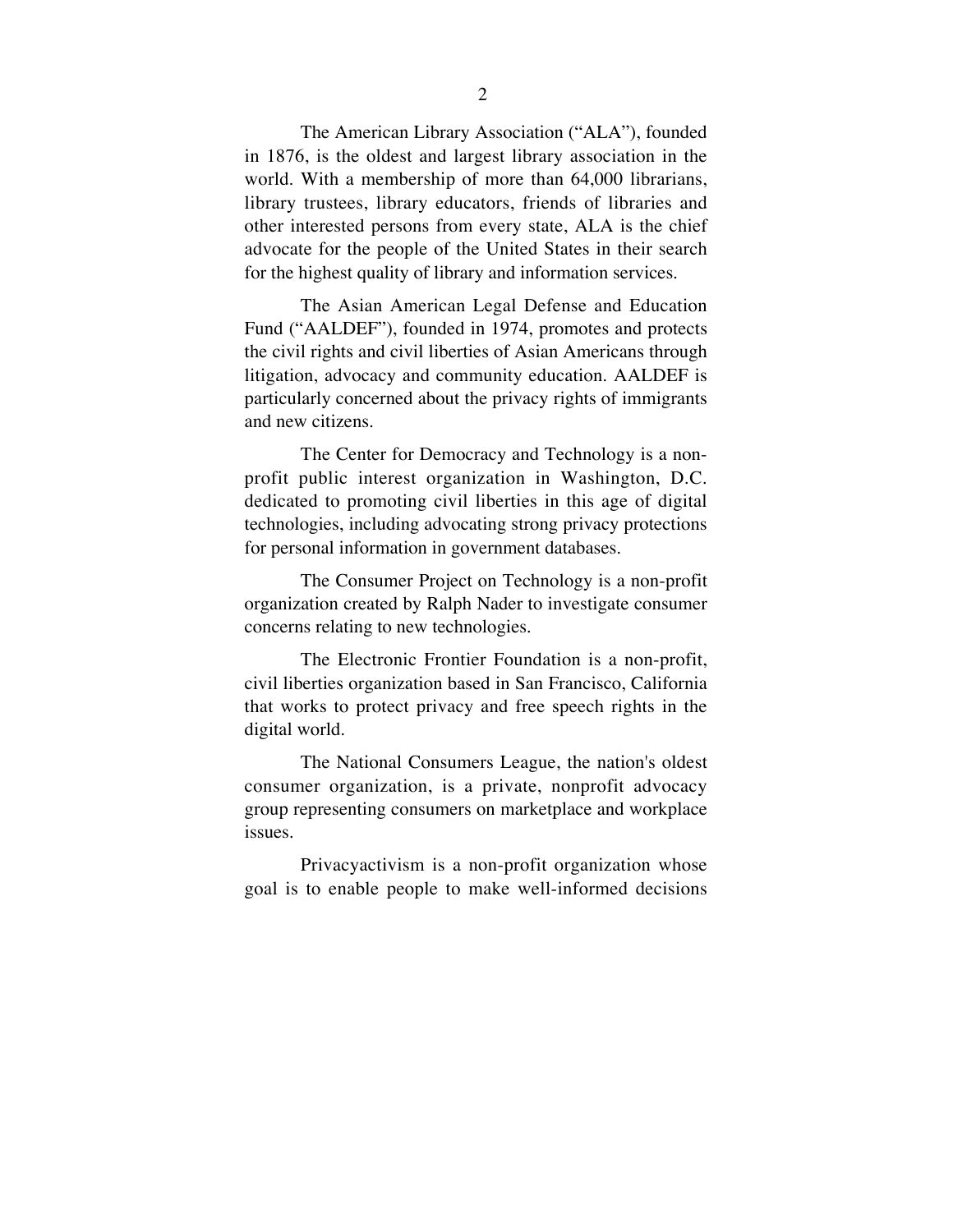about the importance of privacy on both a personal and societal level

The Privacy Rights Clearinghouse is a nonprofit consumer education, research, and advocacy organization, established in 1992 and based in San Diego, California.

The U.S. PIRG serves as the national association of state Public Interest Research Groups. PIRGs are non-profit, non-partisan public interest advocacy groups. The PIRGs have a longstanding interest in privacy protection, and have recently published several major reports on the problems of identity theft, which is exacerbated by easy access to Social Security Numbers.

### *Amici Legal Scholars and Technical Experts*

Anita L. Allen, Professor of Law and Philosophy, University of Pennsylvania

Ann Bartow, Assistant Professor of Law, University of South Carolina School of Law

James Boyle, William Neal Reynolds Professor of Law, Duke University Law School

Susan Freiwald, Professor of Law, University of San Francisco School of Law

Llewellyn Joseph Gibbons, Associate Professor, College of Law, University of Toledo

Jerry Kang, Visiting Professor of Law, Harvard Law **School** 

Ian R. Kerr, Canada Research Chair in Ethics, Law & Technology, Faculty of Law, Common Law Section, University of Ottawa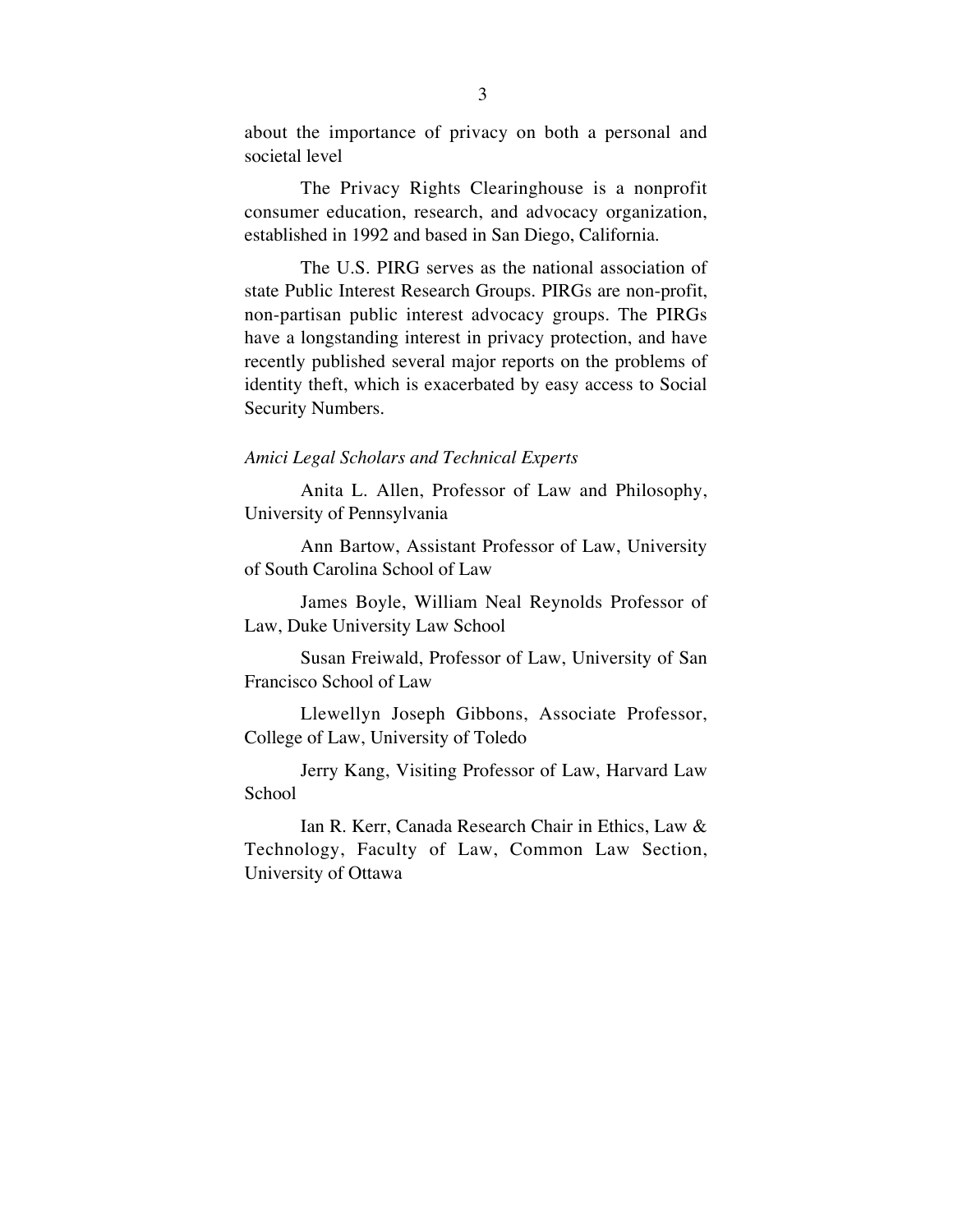Dr. Peter G. Neumann, Principal Scientist, SRI International Computer Science Laboratory

Malla Pollack, Visiting Associate Professor Law, University of Chicago School of Law

Pamela Samuelson, Chancellor's Professor of Law and Information Management, University of California, Berkeley

Dr. Bruce Schneier, Chief Technical Office, Counterpaine Internet Security

Paul M. Schwartz, Professor of Law, Brooklyn Law School.

Dr. Barbara Simons, Former President, Association for Computing Machinery

Daniel J. Solove, Visiting Associate Professor, George Washington University School of Law

Lior J. Strahilevitz, Assistant Professor of Law, University of Chicago Law School

Katherine J. Strandburg, Assistant Professor of Law, DePaul College of Law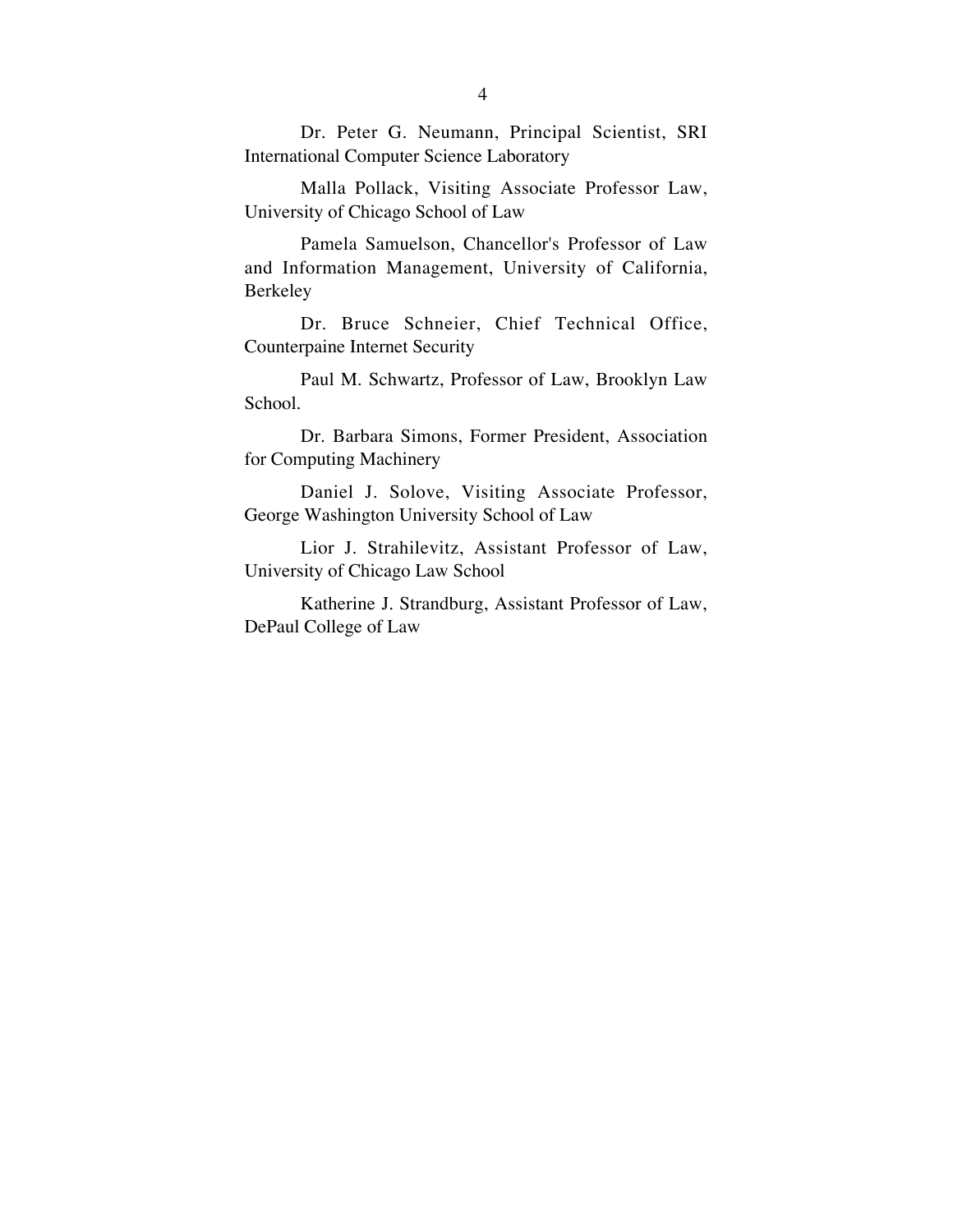### **SUMMARY OF THE ARGUMENT**

At issue in this case is whether a plaintiff suing under the Privacy Act of 1974, 5 U.S.C. § 552a, for the wrongful disclosure of the Social Security Number must show actual damages in order to recover the statutory damages of \$1,000.

Social Security Number disclosures may result in serious harms. This is because the Social Security Number is used as an identification code for databases containing a wide range of financial, medical, educational, and credit information. It is like a master key that opens many doors. Public safety and personal privacy require that the distribution of the SSN be carefully controlled.

The civil remedy provision in the Privacy Act, like many similar provisions in other privacy statutes, provides for the recovery of either actual damages or statutory damages where intentional violations of the Act occur. Congress has long incorporated liquidated damages provisions in privacy statutes to ensure enforcement of such statutes, promote judicial economy, and provide a specified remedy where it would otherwise be difficult or impracticable to determine monetary damages. The need to provide such a remedy is particularly important in privacy cases, where scholars and the courts have long recognized the difficulty in quantifying harm.

The legislative history of the Privacy Act, as well as a significant government report that provided the basis for the Act, make clear Congress's intent to limit the use of the Social Security Number and to provide meaningful remedies for misuse. Congress explicitly recognized the particular risk to privacy that could result from such disclosures and thus provided a damages provision that would enable the public to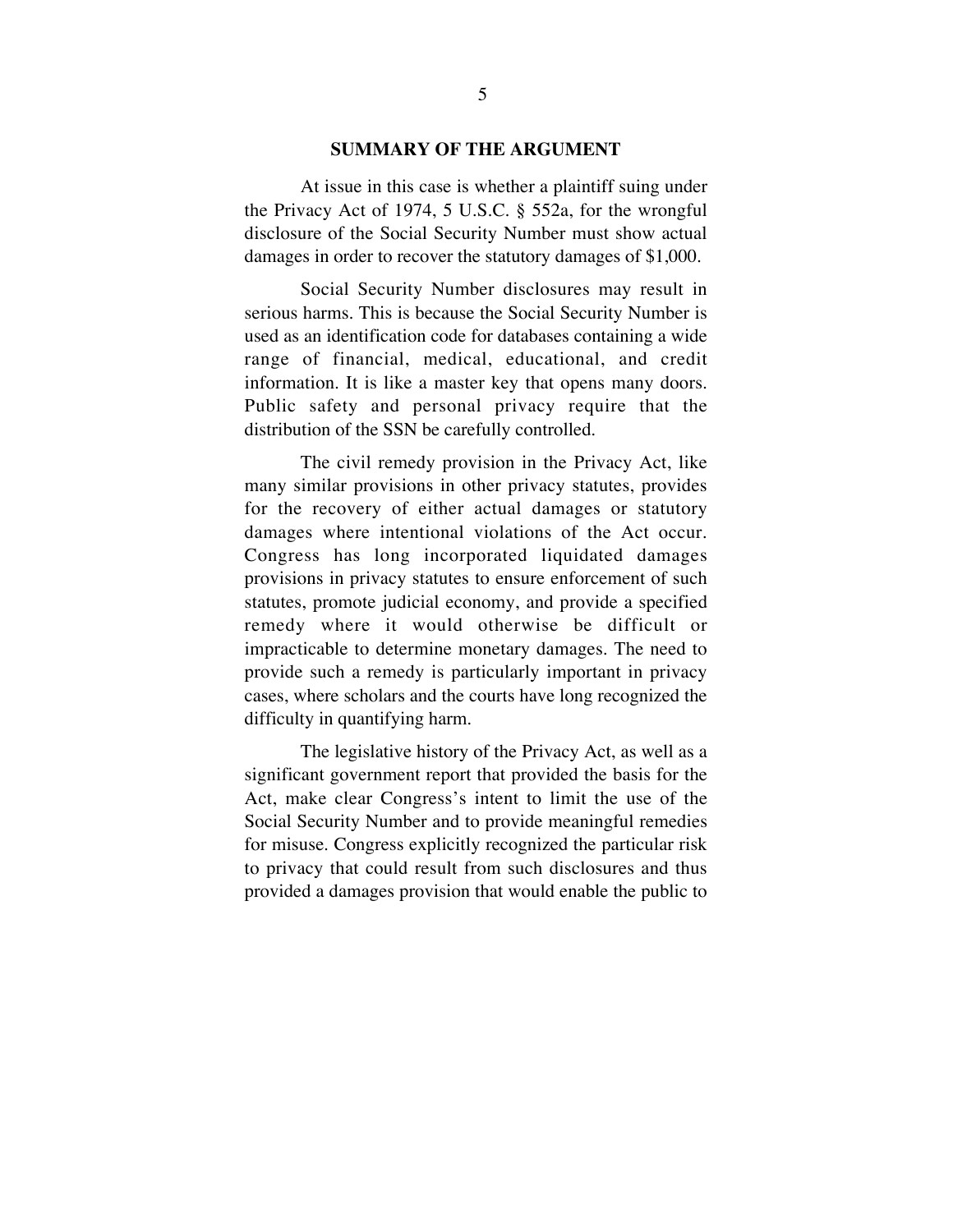enforce the legal protections against wrongful Social Security Number disclosure.

With the growing threat of identity theft and the significant risk of misuse of the Social Security Number, it is particularly important for the Court to ensure effective enforcement of the Act and to interpret the liquidated damages provision as Congress intended. The crabbed reading of the key statutory language by the court below – one that has been rejected by virtually all the other circuits – should be rejected.

#### **ARGUMENT**

Consideration of the petitioner's claim – that intentional or willful disclosure by the government of the Social Security Number ("SSN") automatically entitles the plaintiff to the \$1,000 statutory damages – requires an appreciation of the significant harms that can occur with the disclosure of the SSN, the history of liquidated damages in general, and the intent of Congress in enacting these provisions, as evidenced by the legislative history.

## **I. The Wrongful Disclosure of the Social Security Number Creates an Ongoing Privacy Risk**

Central to the protection of privacy in our modern society are the provisions in the Privacy Act of 1974 that seek to limit both the tangible and intangible harms that flow from the wrongful disclosure of the Social Security Number. As Judge Michael wrote in partial dissent in the decision below, an individual can be adversely affected before any crime occurs due to distress about possible misuse of his illegally disclosed SSN. 306 F.3d 170, 185 (4th Cir. 2002) (Michael, J., dissenting). As the Fourth Circuit earlier stated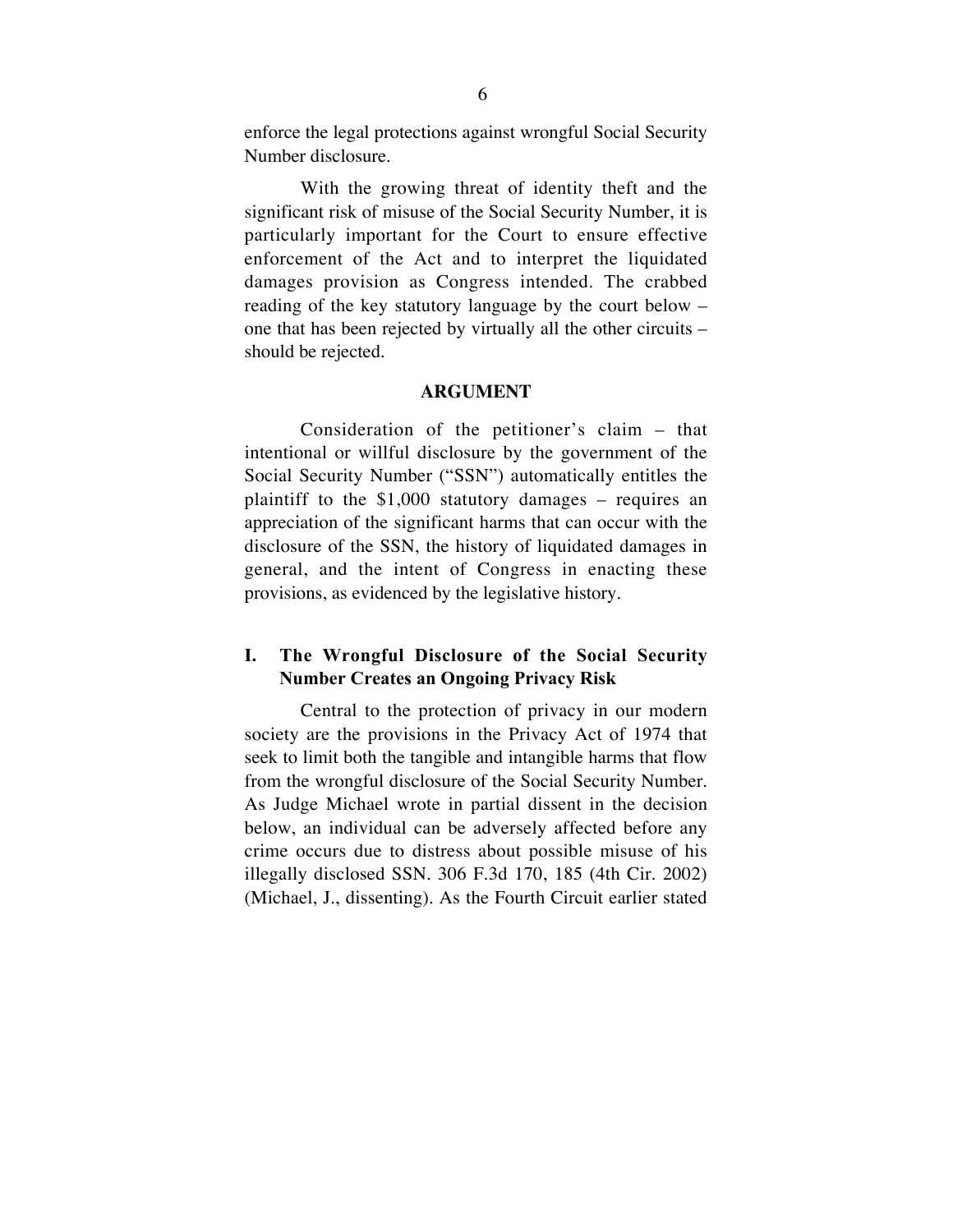in *Greidinger v. Davis,* "the harm that can be inflicted from the disclosure of an SSN to an unscrupulous individual is alarming and potentially financially ruinous." 988 F.2d 1344, 1354 (4th Cir. 1993). Numerous studies demonstrate the risk of harm that results from the wrongful disclosure of the SSN, as well as the practical problems that may arise in trying to quantify privacy harms. The statutory damage provision in the Privacy Act recognizes these risks and specifically seeks to prevent the misuse of the Social Security Number, even in the absence of proof of actual damages.

## **A. The Historical Use of the SSN**

The SSN was established in 1936 as a nine-digit account number to "to facilitate the early manual bookkeeping operations associated with the creation of Social Security in the 1930s." Social Security Administration, *Frequently Asked Questions*, *Q18, available at* http://www.ssa.gov/history/hfaq.html. Because of the importance placed on privacy in the Social Security program, the very first regulation adopted by the new Social Security Board in June 1937 was its rules regarding confidentiality of its records. Social Security Administration, *Regulation No. 1* (adopted July 17, 1936), *available at* http://www.ssa.gov/ history/reg1.html. A special effort was made to limit the use of the Social Security Number for purposes unrelated to the administration of the program. The Social Second card, as published by the federal government in 1946, bore the words "For Social Security Purposes - Not for Identification." Social Security Administration, *Frequently Asked Questions*, *Q21, available at* http://www.ssa.gov/history/hfaq.html.

Over time, however, SSNs were used for purposes unrelated to the administration of the Social Security system. For example, in 1961 Congress authorized the Internal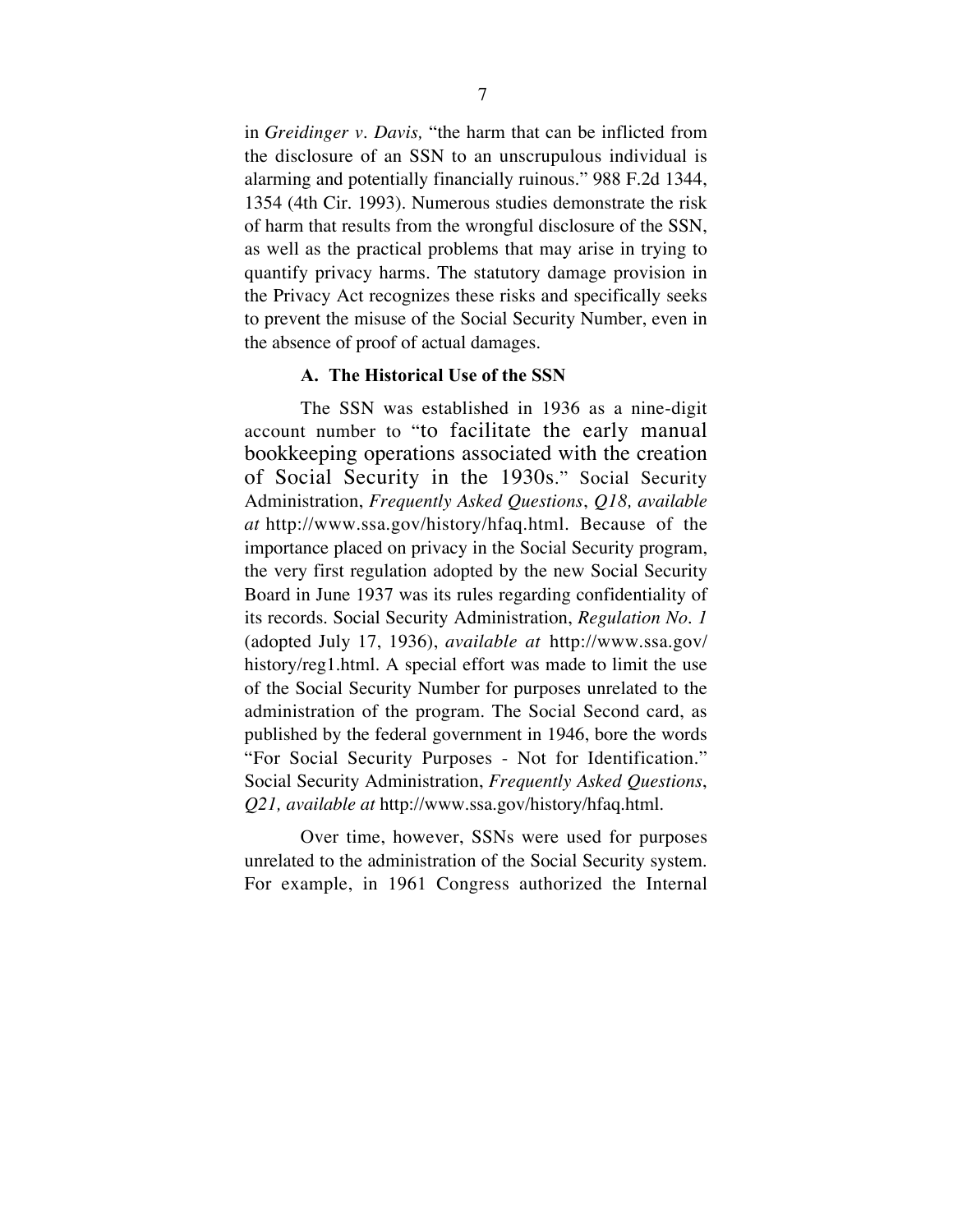Revenue Service to use SSNs as taxpayer identification numbers. Dep't. of Health, Educ. and Welfare, Secretary's Advisory Comm. on Automated Personal Data Systems, *Records, Computers, and the Rights of Citizens* 114 (Government Printing Office 1973) [hereinafter "HEW Report"]. Public concerns about the automation of personal information in government agencies began to grow. In response to the recommendations contained in the HEW Report and the growing risks associated with the accumulation of massive amounts of personal information, Congress passed the Privacy Act of 1974. Pub. L. 93-579, codified at 5 U.S.C. § 552a. Among other things, the Privacy Act makes it unlawful for a governmental agency to deny a right, benefit, or privilege merely because the individual refuses to disclose his SSN. Pub. L. 93-579, § 7.

When the Privacy Act was enacted, Congress recognized the dangers of widespread use of SSNs as universal identifiers. Section 7 of the Privacy Act provides that any agency requesting an individual to disclose his SSN must "inform that individual whether that disclosure is mandatory or voluntary, by what statutory authority such number is solicited, and what uses will be made of it." Pub. L. 93-579, § 7(b). In support of this provision, the Senate Committee on Government Operations stated that the widespread use of SSNs as universal identifiers was "one of the most serious manifestations of privacy concerns." S. Rep. No. 93-1183 at 28, *reprinted in* Staffs of Senate Comm. on Government Operations and the House Comm. on Government Operations, 94th Cong., *Legislative History of the Privacy Act of 1974 – S. 3418 (Public Law 93-579)* 181 (Joint Comm. Print 1976) [hereinafter "Legislative History"].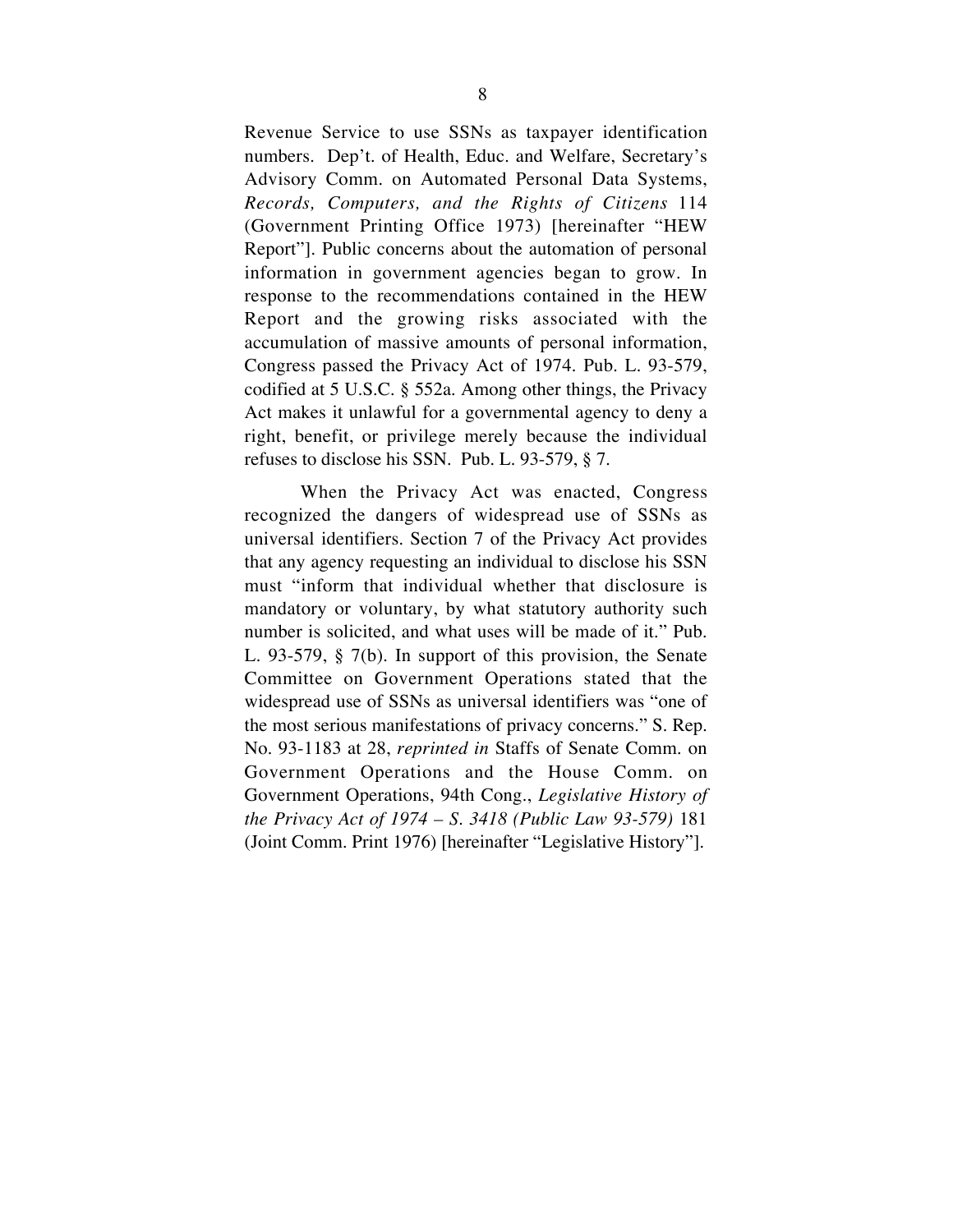#### **B. Harms from SSN Disclosure in Recent Years**

The use of the SSN has expanded significantly since the Privacy Act was enacted in 1974. A recent General Accounting Office ("GAO") study found that government and some private entities rely extensively on SSNs, increasing the availability of these numbers to the public. *Privacy Report*, Vol. 2, No. 28 (July 14, 2003). This study also identified numerous examples of public and private databases that were compromised and SSNs that were stolen. *Id.* In some cases, the display of SSNs in public records and unprotected Web sites fostered identity theft. *Id.*

The GAO has also recognized the risk of identity theft via SSN disclosure. General Accounting Office, *Social Security Numbers: Government Benefits from SSN Use but Could Provide Better Safeguards*, GAO-02-352 (2002). This report notes that along with names and birth certificates, SSNs are among the three most sought-after identifiers by identity thieves. *Id.* at 13 (*citing* United States Sentencing Commission*, Identity Theft Final Alert* (1999)). The GAO also noted that identity theft is on the rise, with the Social Security Administration receiving 11,000 complaints of SSN misuse in fiscal year 1998, but more than 65,200 such complaints in fiscal year 2001. *Id.* at 14.

The increasing number of complaints is accompanied by rising costs to individuals. Consumers reported losses from fraud totaling more than \$343 million in 2002. Testimony of Barbara Bovbjerg, Director of Education, Workforce, and Income Security Issues, General Accounting Office, *Social Security Numbers: Ensuring the Integrity of the SSN, Hearing before the House Social Security Subcommittee of the Ways and Means Committee* (2003) at 3. Identity theft accounts for over 80 percent of SSN misuse. *Id.*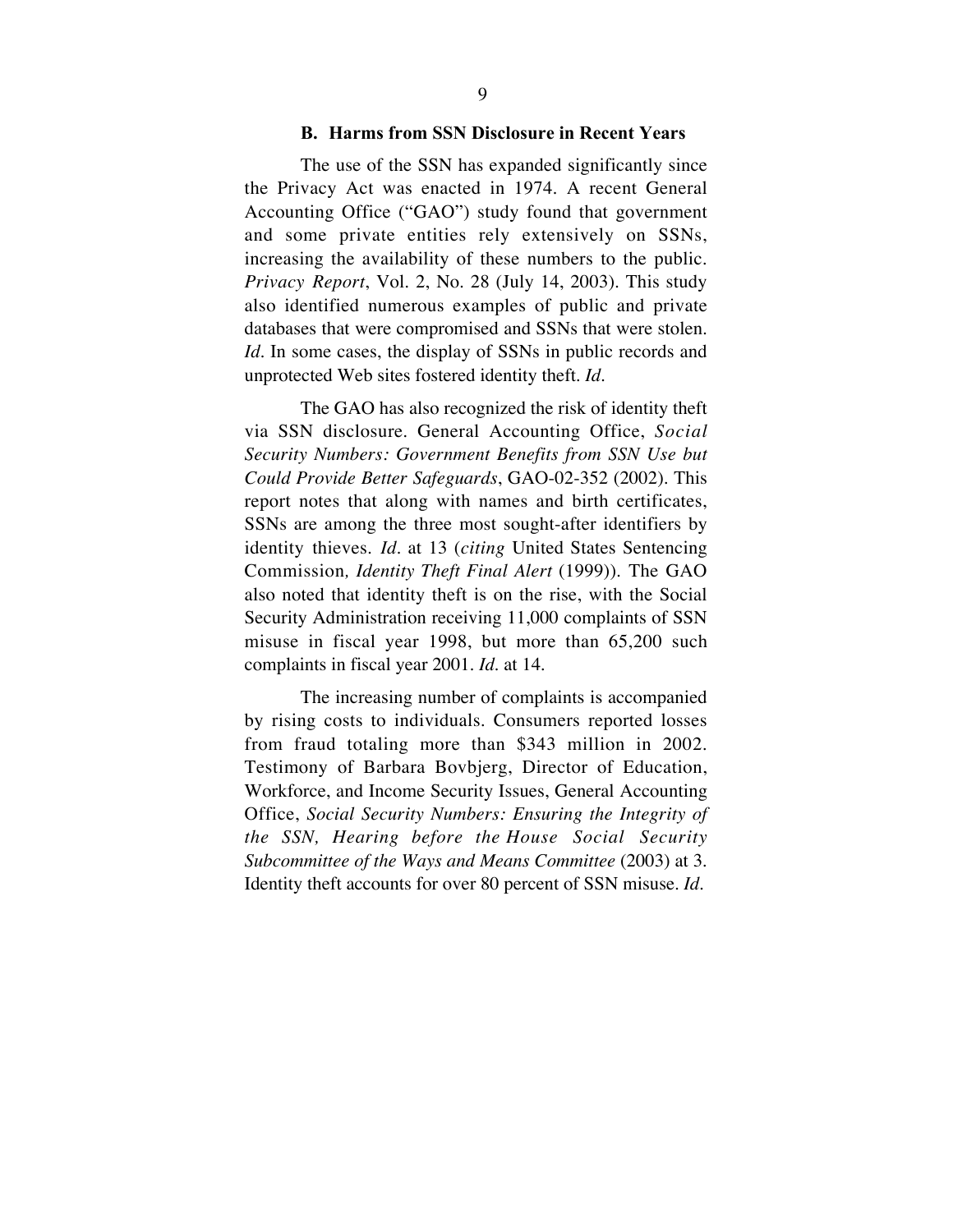However, many of the problems resulting from the misuse of the SSN cannot easily be quantified as actual damages. Data collected by the Federal Trade Commission ("FTC") and compiled by the GAO highlight the nonmonetary losses suffered by individuals whose identities have been stolen. General Accounting Office, *Identity Theft: Prevalence and Cost Appear to be Growing*, GAO-02-363 at 55 (2002). Non-monetary losses were common. Of a sampling of 77,316 identity theft victims, 13,357 reported non-monetary harms as defined by the FTC. *Id*. at 56. Included as non-monetary costs were harms such as victims being denied credit or other financial services (7,376 victims); lost time due to resolving problems (3,489); being unjustly harassed by debt collectors or creditors (2,968); being subjected to criminal investigation, arrest, or conviction (1,281); having a civil suit filed or judgment entered against them (819); and being denied employment or losing their jobs (580 victims). *Id.*

The FTC reported, based on victim-initiated complaints to the agency, a large increase in the number of identity theft cases in the last year and a doubling of the dollar loss attributable to fraudulent activities directed at U.S. consumers. *Fraud Charges Jump in 2002 on Consumer Complaints, ID Thefts*, Electronic Com. & L. Rep., Vol. 8(4), Jan. 29, 2003. The agency noted that the number of fraud complaints rose from 220,000 in 2001 to 380,000 in 2002 and the loss to consumers grew from \$160 million in 2001 to \$343 million in 2002. *Id*. The report revealed that identity theft topped the list of consumer complaints filed with the FTC, accounting for forty-three percent of the complaints lodged in the Consumer Sentinel database. *Id*. Furthermore, the most recent identity theft data from the Federal Trade Commission shows that seventy-two percent of victims do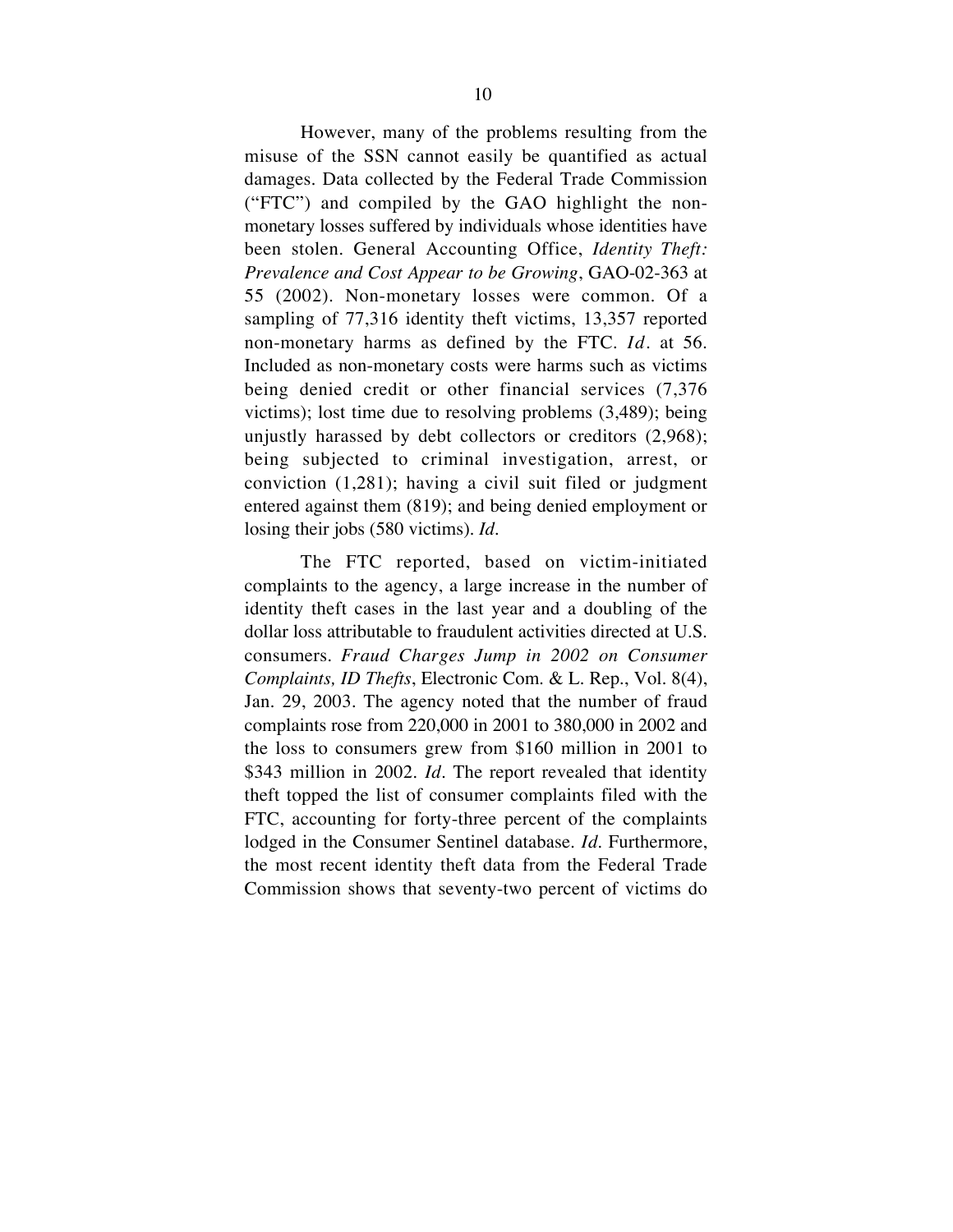not know how the thief obtained their personal information. *Information on Identity Theft for Consumers and Victims from January 2002 Through December 2002*, Fed. Trade Commission Rep. at 8, *available at* http://www. consumer.gov/idtheft/reports/CY2002ReportFinal.pdf.

The link between crime, and possibly even terrorist acts, and the availability of the SSN is so strong that the Social Security Administration ("SSA") recently warned: "The SSN is a valuable commodity for criminals at all levels, as it allows individuals to integrate themselves into our society with relative anonymity and commit crimes or acts of terrorism, while avoiding detection." Social Security Administration Office of the Inspector General, *Social Security Number Misuse*, June 2003, *available at* http: //www.ssa.gov/oig/executive\_operations/factsheet1.htm. The SSA further reported that fifty-eight percent of its fiscal year 2002 complaints involved SSN misuse. *Id*. Given the growing urgency of the problem, the agency recommended that Congress "[p]rohibit the sale of SSNs, prohibit their display on public records, and limit their use to valid transactions." *Id*.

Similar concerns about the growing misuse of the SSN have been expressed at the state level. In January 2002, a special Florida grand jury commissioned to investigate identity theft recommended stronger legal protections for personal data, including SSNs, held by business and state agencies. *Identity Theft in Florida*, Sixteenth Statewide Grand Jury Report, SC 01-1095, Supreme Court of Florida (Jan. 10, 2002) *at* http://www.idtheftcenter.org/attach/ FL\_idtheft\_gj.pdf. The grand jury called for laws that would stop State agencies from disseminating personal information under the open records law without individual consent, court order, or the articulation of a compelling need. *Id*. The grand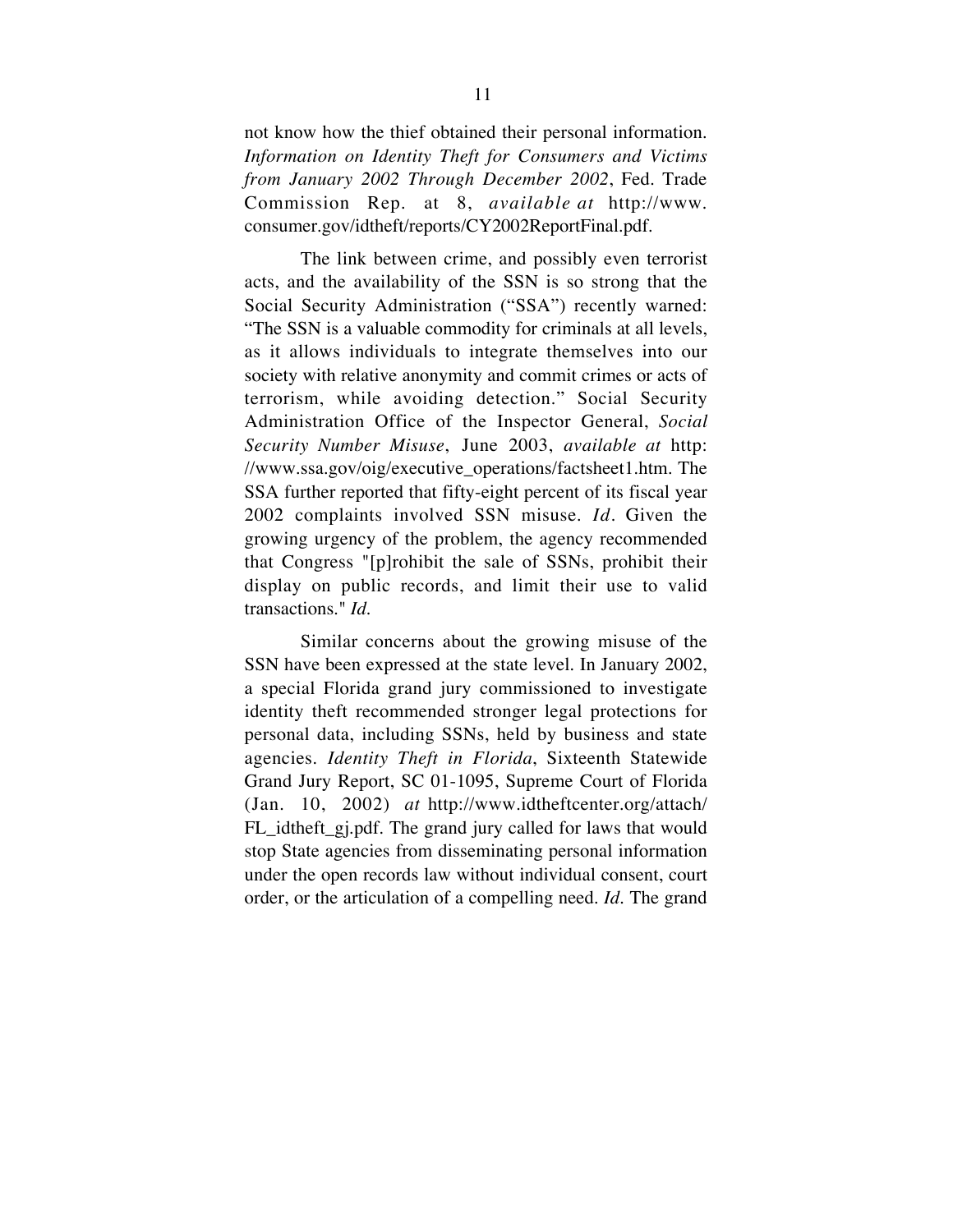jury estimated that the current \$2.5 billion nationwide cost of identity theft is expected to grow to \$8 billion by 2005. *Id*. It found that the financial services industry loses \$17,000 per compromised identity. It cited health clubs and video rental stores requiring SSNs on applications and local governments asking for SSNs on routine transactions as a cause of identity theft. *Id*.

Because of the risk of identity theft associated with revealing the SSN, the Wall Street Journal recently advised readers not disclose their SSN: "Don't give out your Social Security number unless you have to: With identity theft a growing problem, you should be extremely cautious about giving out that information." *A To-Don't List For the New Year, How to Fix Your Life in 2003,* Wall St. J., Dec. 31, 2002. *See also* Federal Trade Commission, *ID Theft: When Bad Things Happen to Your Good Name* 3 (2002) ("Give your SSN only when absolutely necessary . . . Don't carry your SSN; leave it in a secure place . . .), *available at* ttp://www.ftc.gov/bcp/conline/pubs/credit/idtheft.htm.

A report from two leading consumer organizations also makes clear the risk that the misuse of the Social Security Number can contribute to identity theft. "Many victims complained that easy access to their Social Security numbers made it easy for identity thieves to impersonate them." CALPIRG & Privacy Rights Clearinghouse, *Nowhere to Turn: Victims Speak Out on Identity Theft* 17 (2000). The consumer organizations also found that the harms were often not easy to quantify:

> Although the fraud committed against the victims surveyed totaled as much as \$200,000, the common themes were that stress, emotional trauma, time lost, and damaged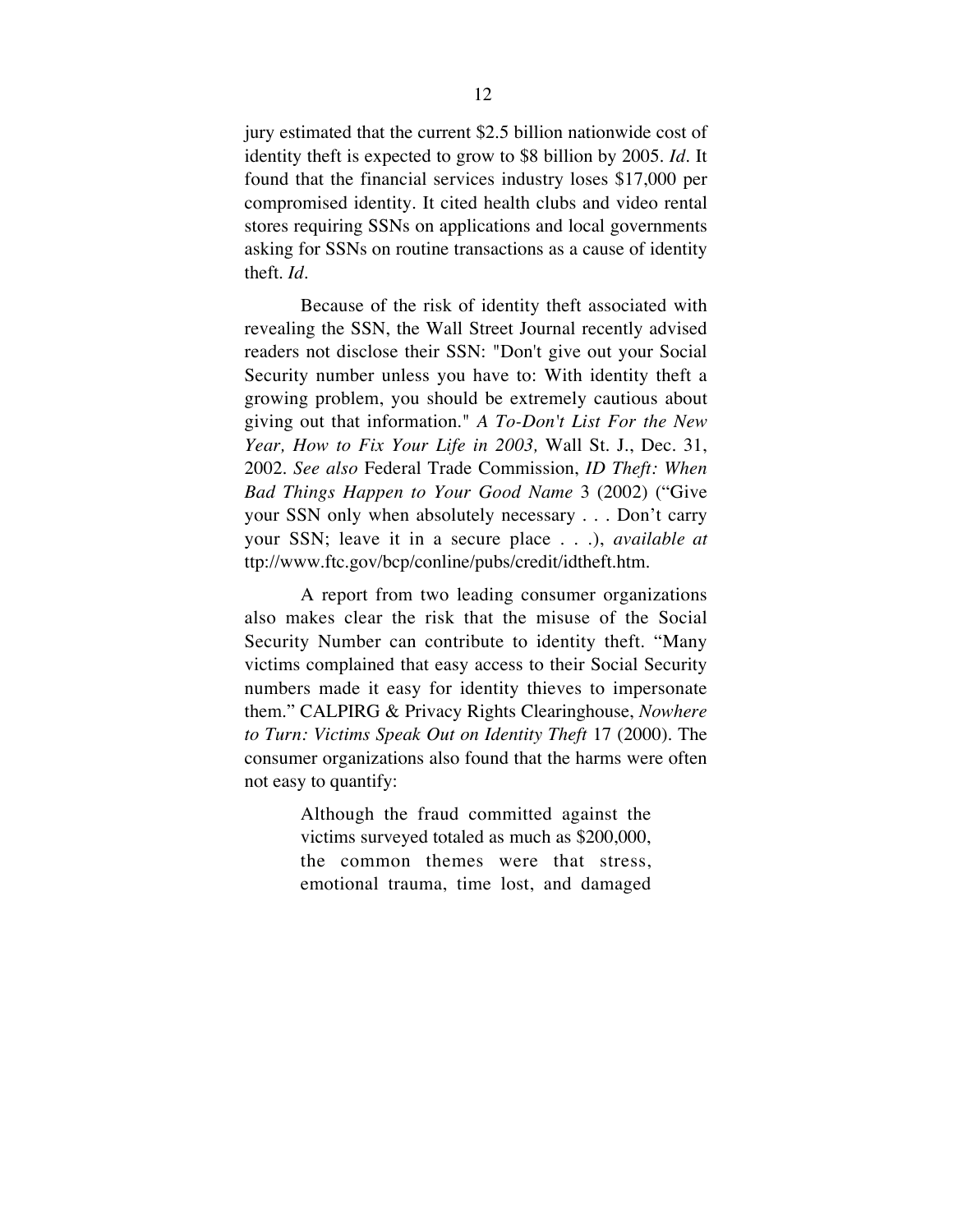credit reputation – not the financial aspect of the fraud – were the most difficult problems. One victim from Nevada explained, "(T)his is an extremely excruciating and violating experience, and clearly the most difficult obstacle I have ever dealt with."

## *Id.* at 4.

The growing risk of identity theft, based in part on the misuse of the Social Security Number, is precisely the type of adverse effect that the Privacy Act seeks to limit. A requirement for showing actual damages in this context would effectively frustrate the purposes of the Act.

## **II. Liquidated Damage Provisions Are a Long-Standing Technique to Provide Remedies for Privacy Violations**

Tort law has long provided remedies for intangible harms**,** such as those resulting from defamatory statements or torts against dignity. Abram Chayes, *The Role of the Judge in Public Law Litigation,* 89 Harv. L. Rev. 1281, 1283 (1976). Violation of privacy is such an intangible harm that has become increasingly significant in tort law. A central problem in privacy cases is the difficulty for the injured party to demonstrate actual damages. Frederick Lodge, *Damages Under the Privacy Act of 1974: Compensation and Deterrence*, 52 Fordham L. Rev. 611, 612 (1984). This problem was well understood by Samuel Warren and Louis Brandeis, the authors of the famous article that provided the basis for the privacy tort. *The Right to Privacy*, 4 Harv. L. Rev. 193, 219 (1890) ("Even in the absence of special damages, substantial compensation could be allowed for injury to feelings as in the action of slander and libel.")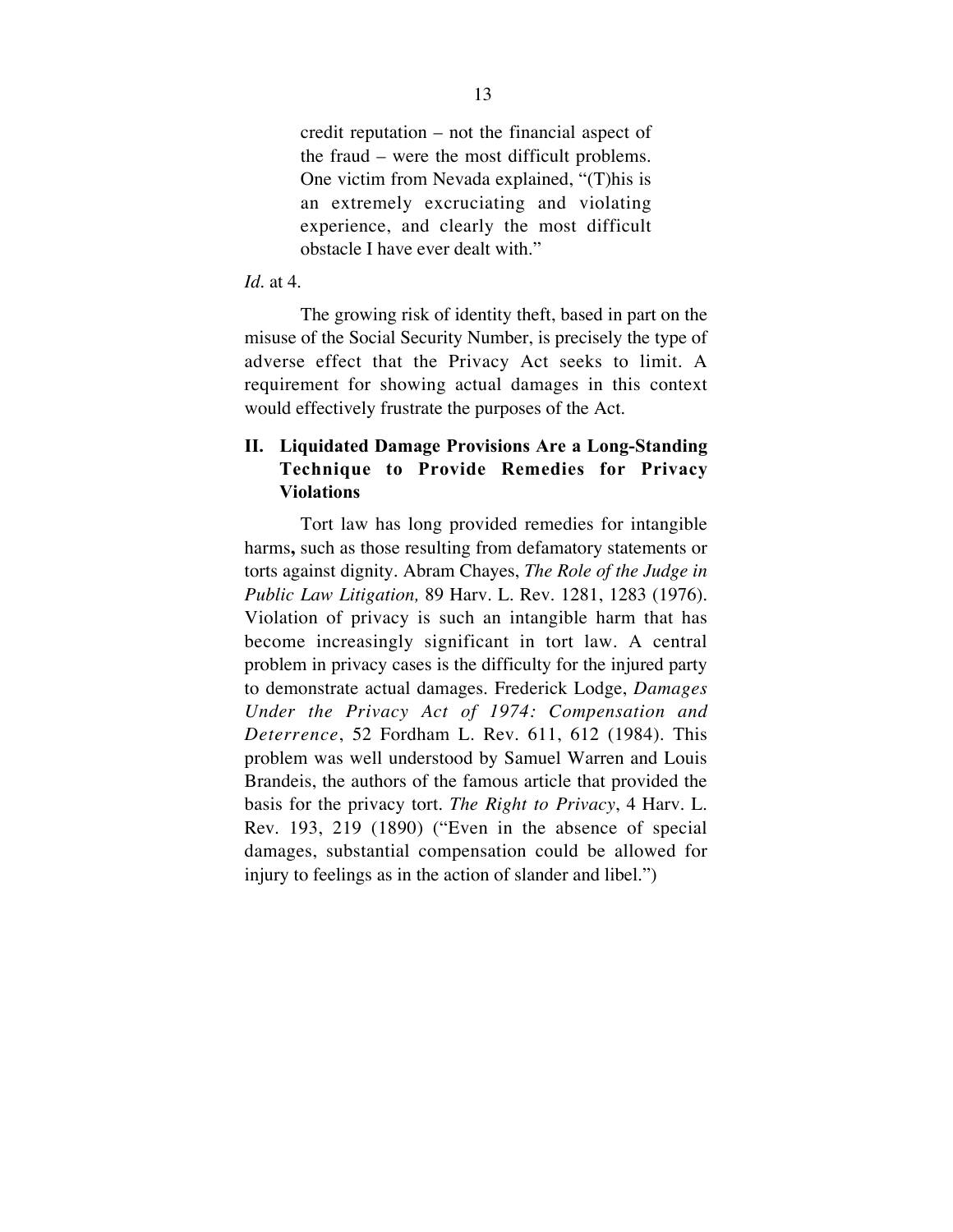Thus, in order to compensate the victim and recognize that a harm was committed, though it may be difficult to quantify, privacy statutes routinely include liquidate damage provisions. While the actual language providing statutory damages varies, there is no significant difference in the purpose. As Justice Scalia wrote in concurrence in *Buckhannon Bd. & Care Home, Inc. v. West Virginia Dep't of Health & Human Servs.*:

> [I]t would be no more rational to reject the normal meaning of 'prevailing party' because some statutes produce the same result with different language, than it would be to conclude that, since there are many synonyms for the word 'jump,' the word 'jump' must mean something else.

532 U.S. 589, 614-15 (2001) (Scalia, J., concurring). Where there is an intentional violation of a privacy statute, awards of such damages ensure compensation for the victim, deter future violations, and promote judicial economy by reducing the need for difficult determination of harm in cases.

# **A. Privacy Scholars Recognize the Critical Role of Liquidated Damage Provisions in Privacy Statutes.**

Scholars have argued that the purpose of liquidated damages in privacy statutes is not only to compensate the victim for an intangible harm, but also to provide enforcement of such statutes. *See, e.g.,* Mark E. Budnitz, *Privacy Protection For Consumer Transactions in Electronic Commerce: Why Self-Regulation is Inadequate*, 49 S.C. L. Rev. 847, 883 (1998). Professor Jay Weiser has written that federal privacy statutes attempt to resolve the difficulty in calculating damages through liquidated damages provisions,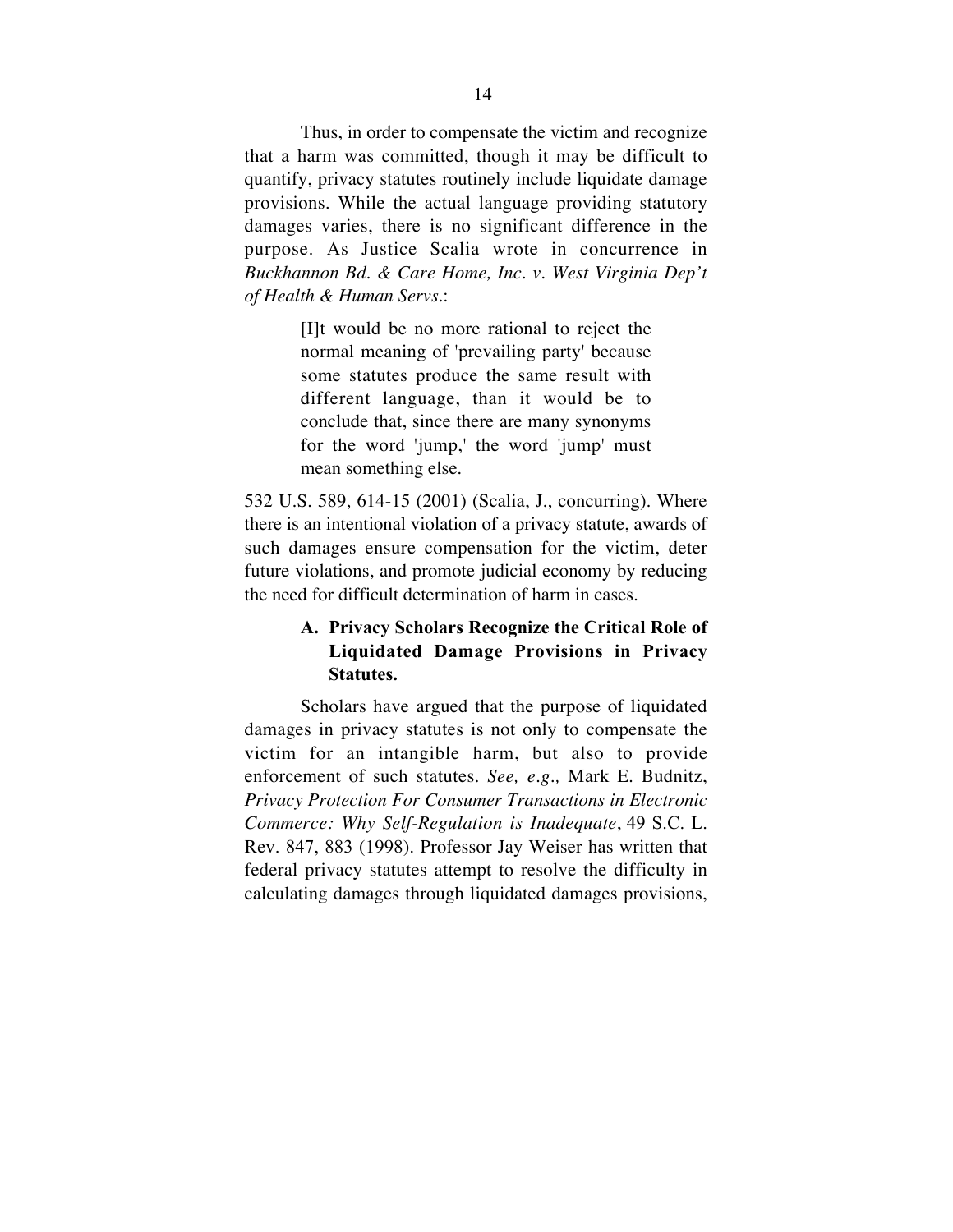which in turn saves enforcement costs. Jay Weiser, *Measure of Damages for Violation of Property Rules: Breach of Confidentiality*, 9 U. Chi. L. Sch. Roundtable 75, 100 (2002). Liquidated damage provisions also relieve juries of difficult damages determinations. Jonathan L. Entin, *The Right to Privacy One Hundred Years Later: Privacy Rights and Remedies*, 41 Case W. Res. L. Rev. 689, 693 (1991). Thus, highly discretionary calculations are unnecessary. The purpose of statutory damages is both to encourage a victim to pursue a case under a privacy statute and to serve as a deterrent to would-be violators. Frank P. Anderano, *The Evolution of Federal Computer Crime Policy*, 27 Am. J. Crim. L. 81, 98 (1999).

Professor Daniel J. Solove points to another reason to ensure that restrictions on the misuse the SSN are effectively enforced: victims often do not know when a breach has occurred:

> Victims are often unaware that their identities have been stolen until long after the identity theft has begun. A report based on victim surveys estimates that it takes victims over a year to discover they have been victimized. According to FTC estimates, 20% of identity theft victims learn of the theft after two years.

Daniel J. Solove, *Identity Theft, Privacy, and the Architecture of Vulnerability*, 54 Hastings L.J. 1227, 1248 (2003). Solove further suggests that the costs of identity theft are also borne by other than those who are the targets. "[B]eyond losses to particular individuals, identity theft results in losses to creditors, financial institutions, and companies, and these losses are passed down to consumers in the form of higher interest rates, prices, and fees." *Id*. at 1246.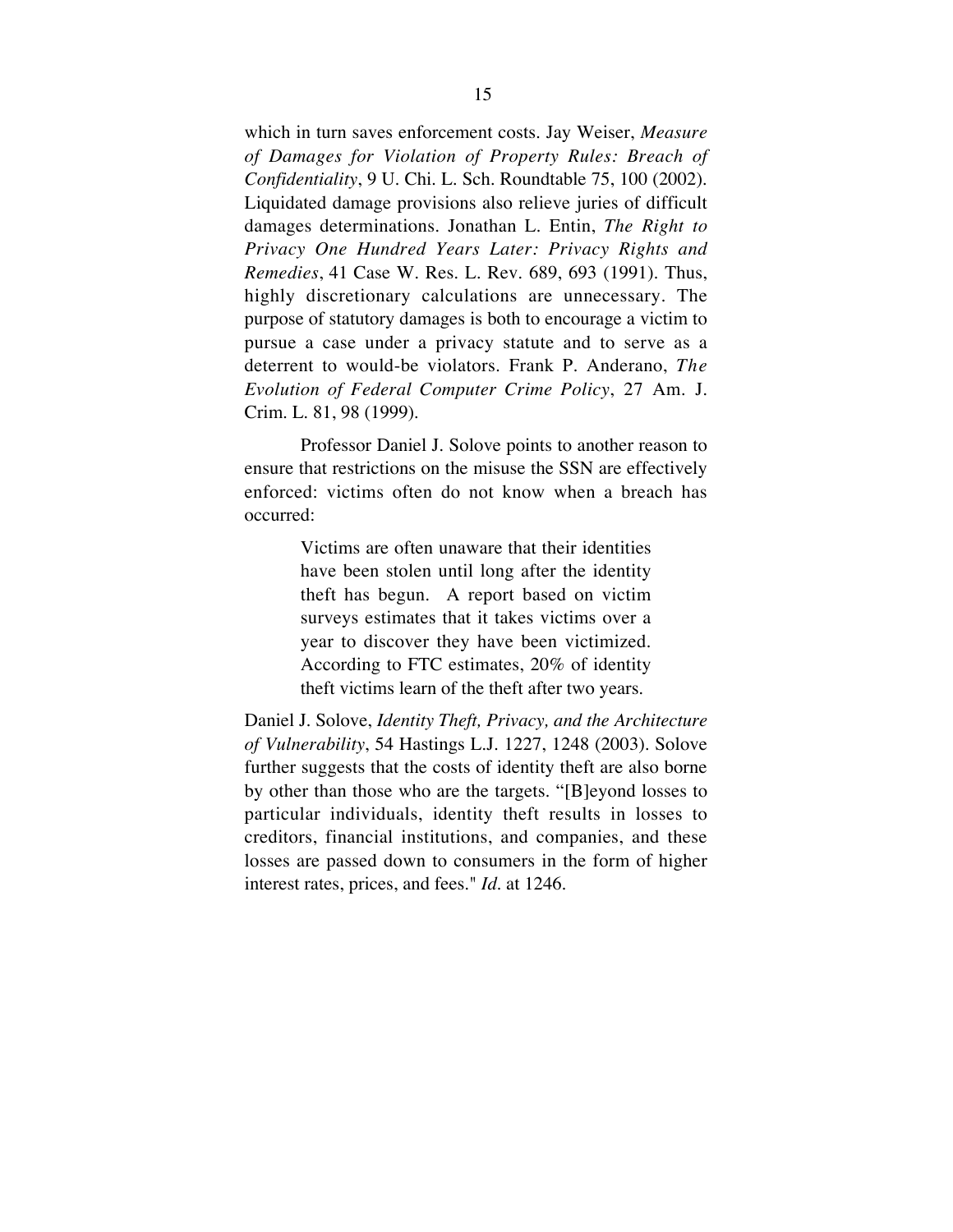Scholars also consider the inclusion of liquidated damage provisions important for effective privacy laws in such new areas as the Internet. For example, Professor Jerry Kang has set out a model "Cyberspace Privacy Act" which provides that: "The court may award actual damages but not less than liquidated damages computed at the rate of \$100 for each separate violation or \$5000, whichever is higher." Jerry Kang, *Information Privacy in Cyberspace Transactions*, 50 Stanford L. Rev. 1193, 1293 (1998).

## **B. Liquidated Damage Provisions are Routinely Included in Statutory Privacy Laws**

Numerous privacy statutes contain liquidated damages provisions to both compensate the victim and deter future violations. For example, the Video Privacy Protection Act ("VPPA") and the Drivers Privacy Protection Act ("DPPA") provide for a statutory damage award where intentional violations of the acts occur. 18 U.S.C. § 2710; 18 U.S.C. § 2721. The VPPA provides that "the court may award actual damages but not less than liquidated damages in an amount of \$2,500." 18 U.S.C. § 2710(c)(2)(A). In essentially the same language, the DPPA provides that "the court may award (1) actual damages, but not less than liquidated damages in the amount of \$2,500" against "[a] person who knowingly obtains, discloses or uses personal information, from a motor vehicle record, for a purpose not permitted under this chapter[.]" 18 U.S.C. § 2724(b)(1), (a).

Similarly, the Electronic Communications Privacy Act of 1986 ("ECPA") establishes statutory damage awards, depending on the type of violation. For example, in relation to the interception of electronic communications, ECPA provides that "if the person who engaged in that conduct has not previously been enjoined under section 2511(5) and has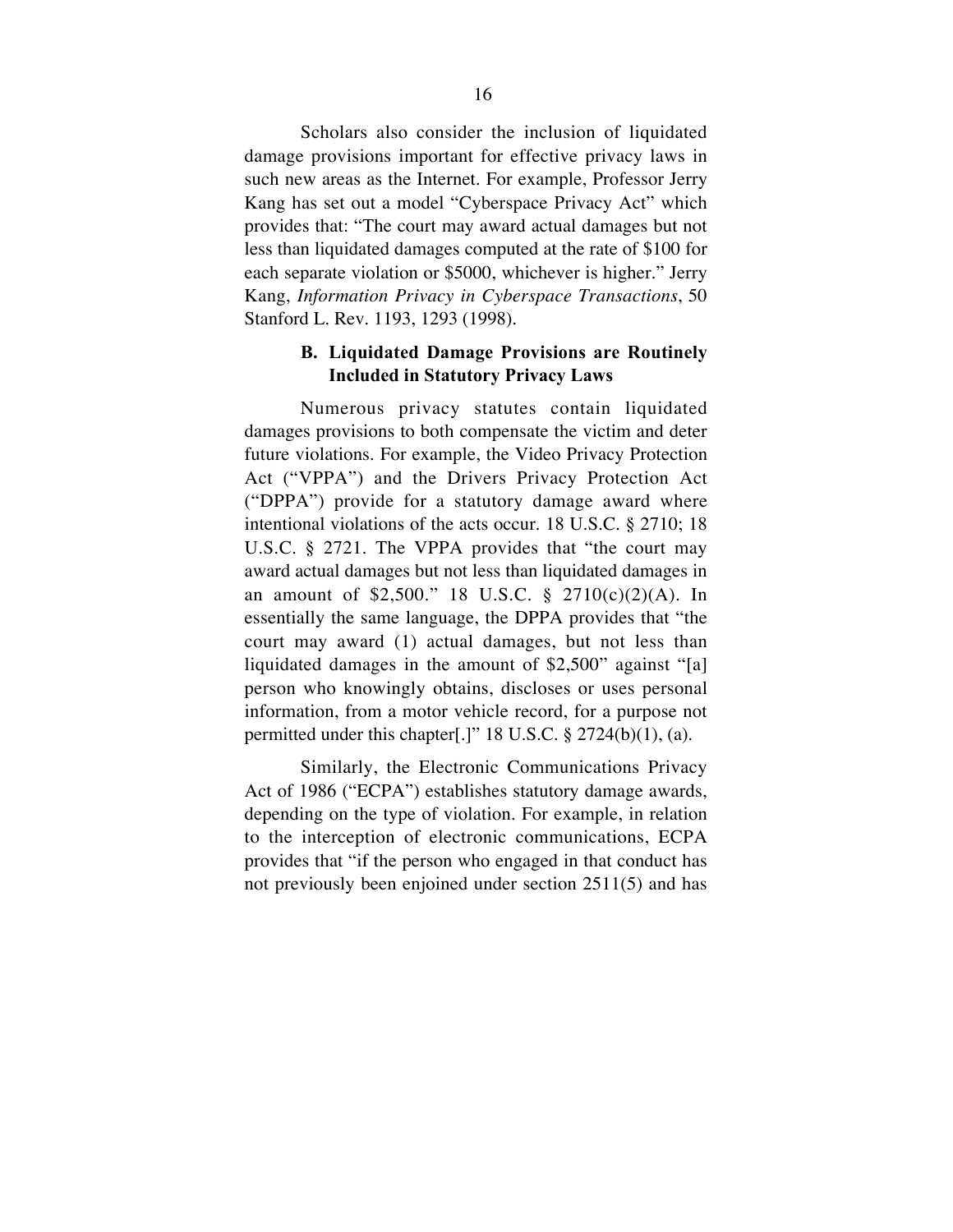not been found liable in a prior civil action under this section, the court shall assess the greater of the sum of actual damages suffered by the plaintiff, or statutory damages of not less than \$50 and no more than \$500." 18 U.S.C. §  $2520(c)(1)(A)$ . The court is required to award statutory damages of no less than \$100 and no more than \$1,000 for victims of those who have violated ECPA on a previous occasion. 18 U.S.C. §  $2520(c)(1)(B)$ . For more than two violations of ECPA, the statute provides that:

> [I]n any other action under this section, the court may assess as damages whichever is the greater of (A) the sum of the actual damages suffered by the plaintiff and any profits made by the violator as a result of the violation; or (B) statutory damages of whichever is the greater of \$100 a day for each day of violation or \$10,000.

18 U.S.C. § 2520(c)(2)(B). Furthermore, regarding unlawful access to stored communications, ECPA provides that the court may assess actual damages suffered by the plaintiff and profits made by the violator as a result of the violation, "but in no case shall a person entitled to recover receive less than the sum of \$1,000." 18 U.S.C. § 2707(c).

There are many other privacy statutes that provide liquidated damages. The Cable Communications Policy Act ("CCPA"), which protects the privacy of cable television subscribers, provides that "the court may award actual damages but not less than liquidated damages computed at the rate of \$100 a day for each day of violation or \$1,000, whichever is higher."  $47 \text{ U.S.C. }$  §  $551(f)(2)(A)$ . The Telephone Consumer Protection Act ("TCPA"), a privacy statute that protects individuals from constant telemarketing,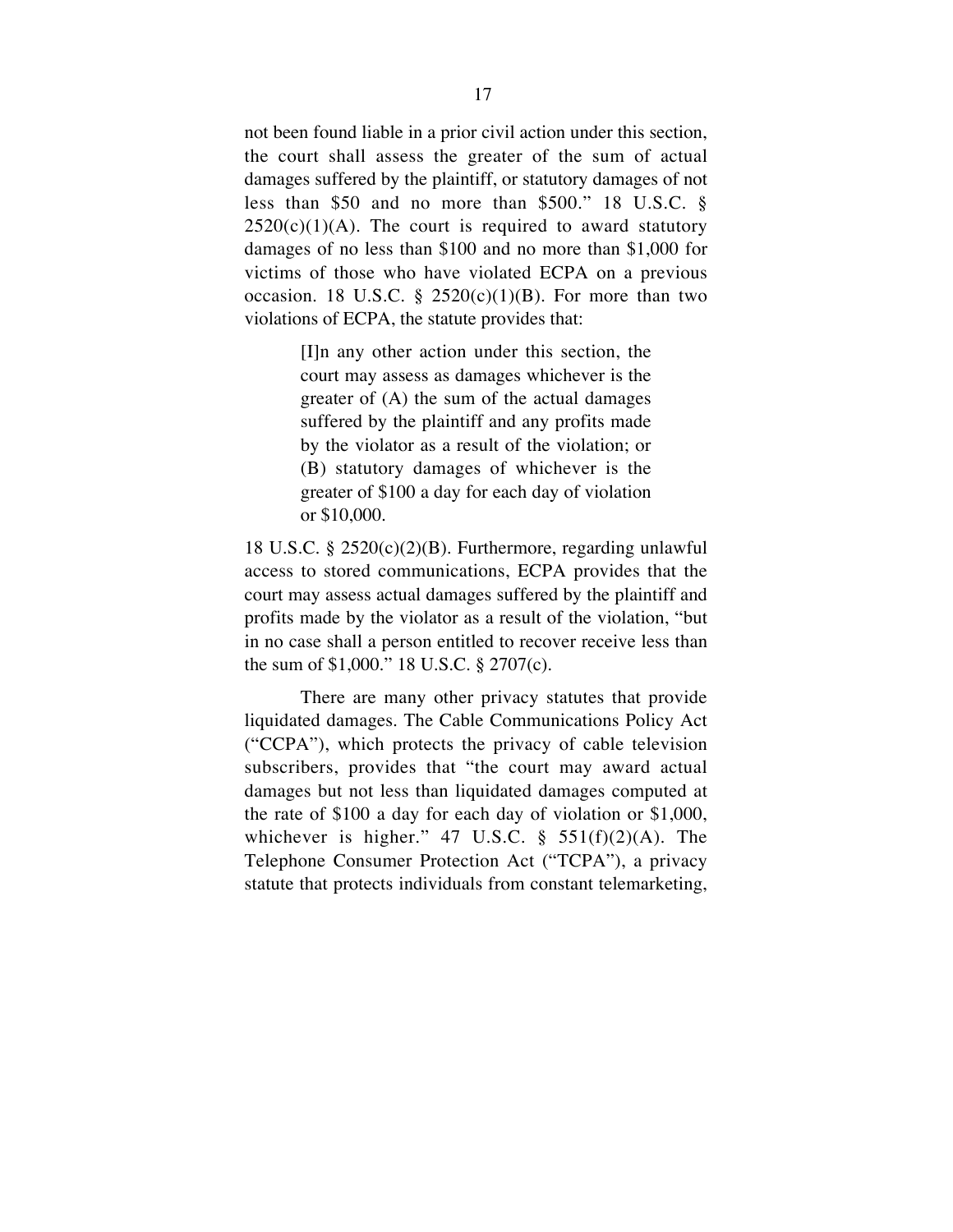also provides statutory damages: "the court may award actual damages, but not less than liquidated damages in the amount of \$2,500." 47 U.S.C. § 2724(b)(1). Additionally, under the Right to Financial Privacy Act of 1974 ("RFPA"), which was enacted the same year as the Privacy Act provision now before the Court, a successful plaintiff may collect \$100 per RFPA violation from the defendant. 12 U.S.C. § 3417(a)(1).

As the drafters of the Privacy Act and privacy statutes enacted since understood, liquidated damage provisions are an essential requirement for meaningful privacy protection.

## **III. The Foundational 1973 Report, the 1974 Act, and the 1975 Agency Guidelines All Intended that the Privacy Act would Provide Liquidated Damages**

The history of the Privacy Act indicates a clear intent to provide liquidated damages where a violation occurs. The federal advisory committee report that preceded the Act recommended liquidated damages; the OMB Guidelines that implemented the Act provided for liquidate damages. The final language in the Act incorporated the liquidated damages provision drafted in the Senate and agreed to by the House.

## **A. The HEW Advisory Committee Report of 1973**

The Privacy Act of 1974 was enacted out of a growing concern for the rights of citizens in the face of advancing technology. The Act was the legislative culmination of extensive academic research that revealed the many threats to individual privacy and autonomy in the wake of increasingly powerful computer databases. One of the most influential studies to which the Congress looked when drafting the Privacy Act was the 1973 report *Records, Computers, and the Rights of Citizens*, prepared for the Department of Health, Education and Welfare ("HEW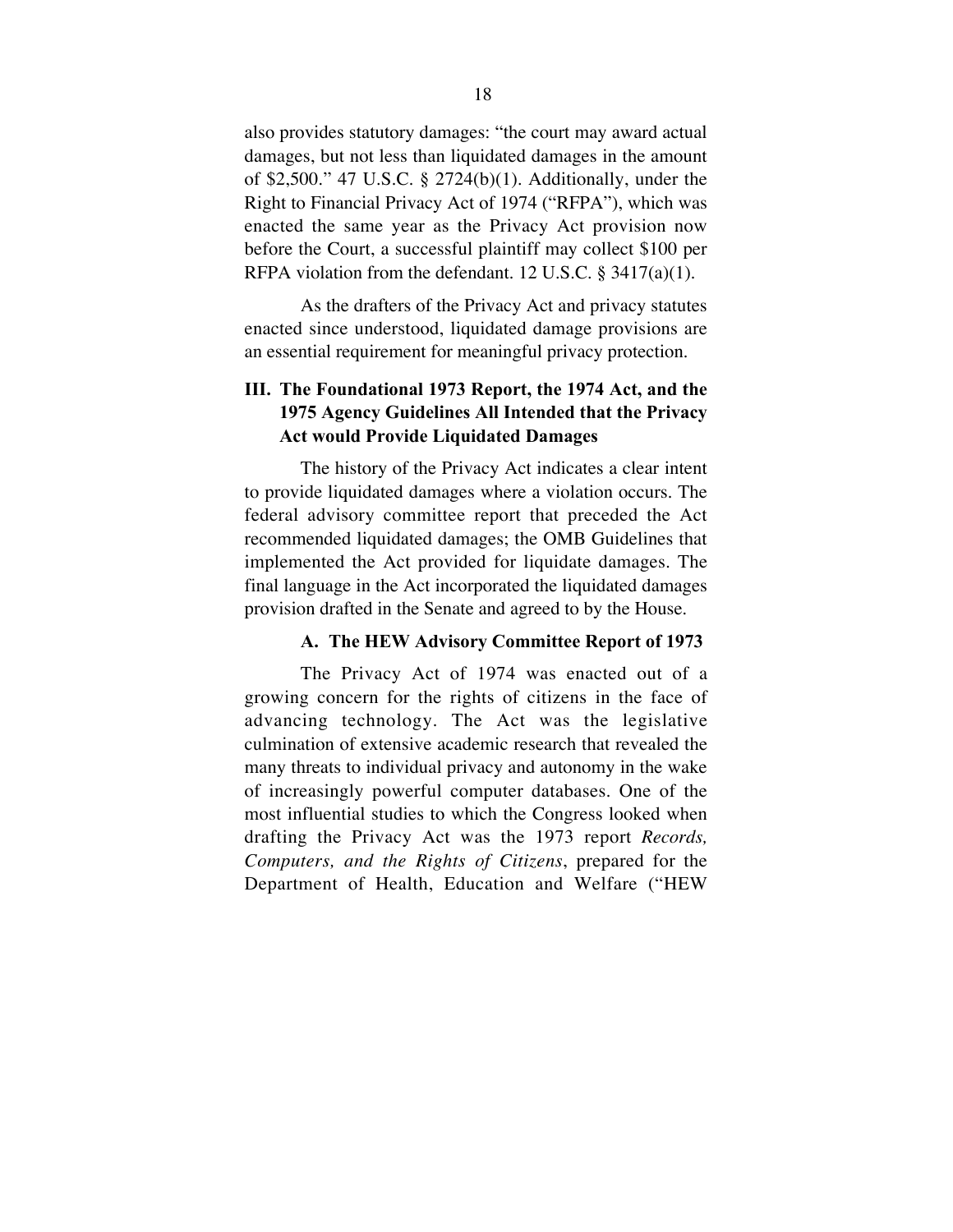Report"). The federal advisory committee that produced the report sought to determine the limitations that should be placed on the application of computer technology to record keeping about citizens. *Id*. at 33. The advisory committee foresaw that sensitive or personal information could be compromised when compiled into vast databases that lacked regulatory oversight. *Id*. at 28. Ultimately, the HEW Report outlined a series of recommendations that became the basis of the Privacy Act of 1974.

To address the lack of privacy protections in automated record keeping systems, the HEW Report recommended the enactment of legislation establishing a Code of Fair Information Practices that would govern all automated personal data systems. *Id*. at 50. The Code articulated basic informational privacy principles, and allocated rights and responsibilities in the collection and use of personal information. *Id*. The Code of Fair Information Practices proposed by the HEW Report provides:

> There must be no personal-data recordkeeping systems whose very existence is secret.

> There must be a way for an individual to find out what information about him is in a record and how it is used.

> There must be a way for an individual to prevent information obtained about him for one purpose from being used or made available for other purposes without his consent.

> There must be a way for an individual to correct or amend a record of identifiable information about him.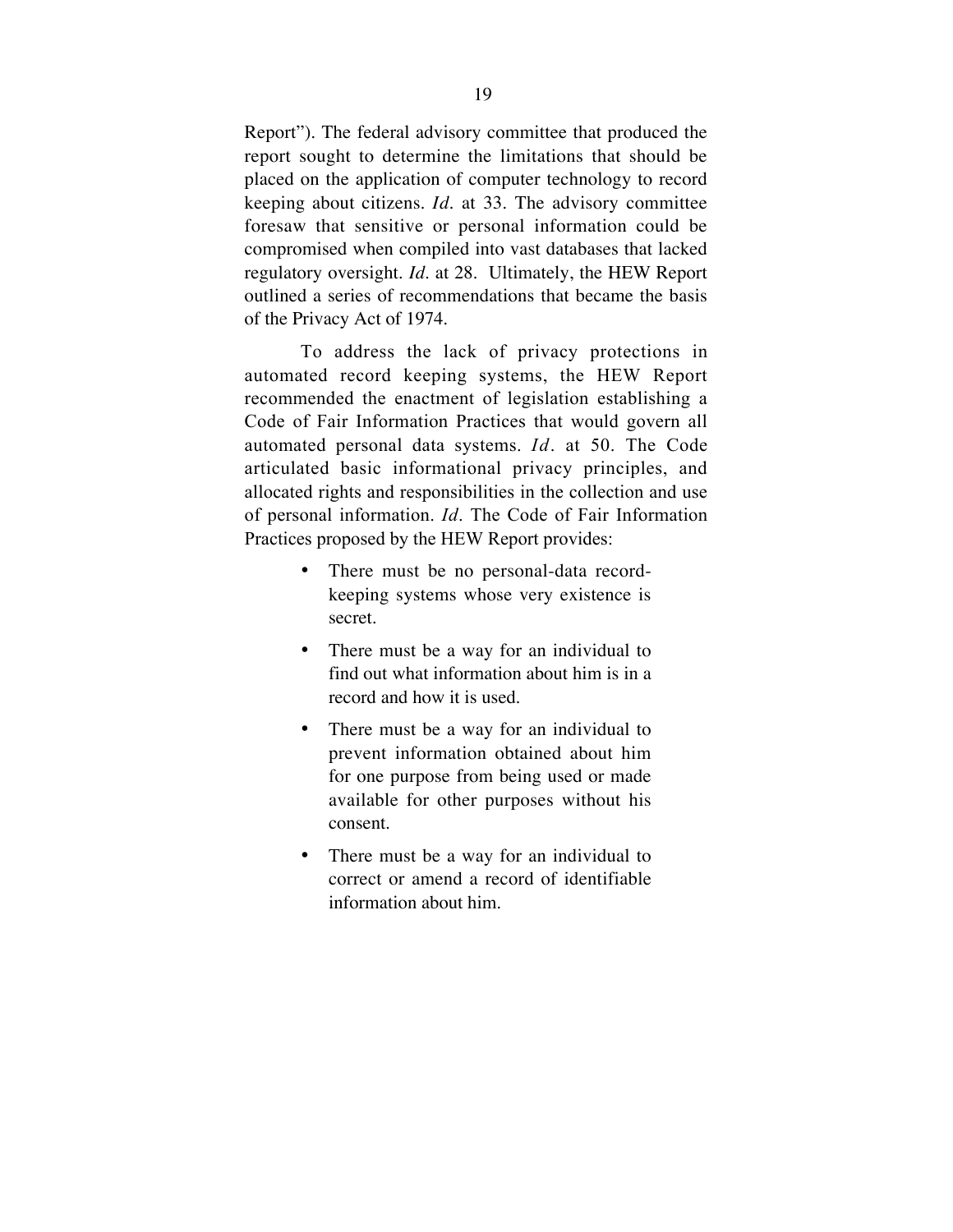Any organization creating, maintaining, using, or disseminating records of identifiable personal data must assure the reliability of the data for their intended use and must take reasonable precautions to prevent misuse of the data.

## *Id.* at 41.

These highly influential principles formed the basis of the Privacy Act of 1974 and many privacy laws since. R. Turn and W.H. Ware, *Privacy and Security Issues in Information Systems*, in ETHICAL ISSUES IN THE USE OF COMPUTERS 133, 138 (Deborah G. Johnson & John W. Snapper eds. 1985). See also Robert Gellman, *Does Privacy Law Work? in* TECHNOLOGY AND PRIVACY: THE NEW LANDSCAPE 193, 196 (Philip E. Agre & Marc Rotenberg, eds.) ("The articulation of principles of fair information practices may be the computer age's most significant policy development with respect to privacy.").

Of particular concern to the advisory committee was the increasing ease with which personal information could be linked to an individual by means of Standard Universal Identifier ("SUI"). HEW Report at 112. Public opposition during the 1960s to the misuse of the Social Security Number was evident during a series of hearings held on privacy and information collection. *See, e.g., Federal Data Banks, Computers and the Bill of Rights: Hearings Before the Subcommittee on Constitutional Rights of the Senate Judiciary Committee*, 92d Cong., 1st Sess. Part I, 775-881 (1971).! As HEW Secretary Elliot Richardson testified in 1971:

> There would certainly be an enormous convenience in having a single identifier for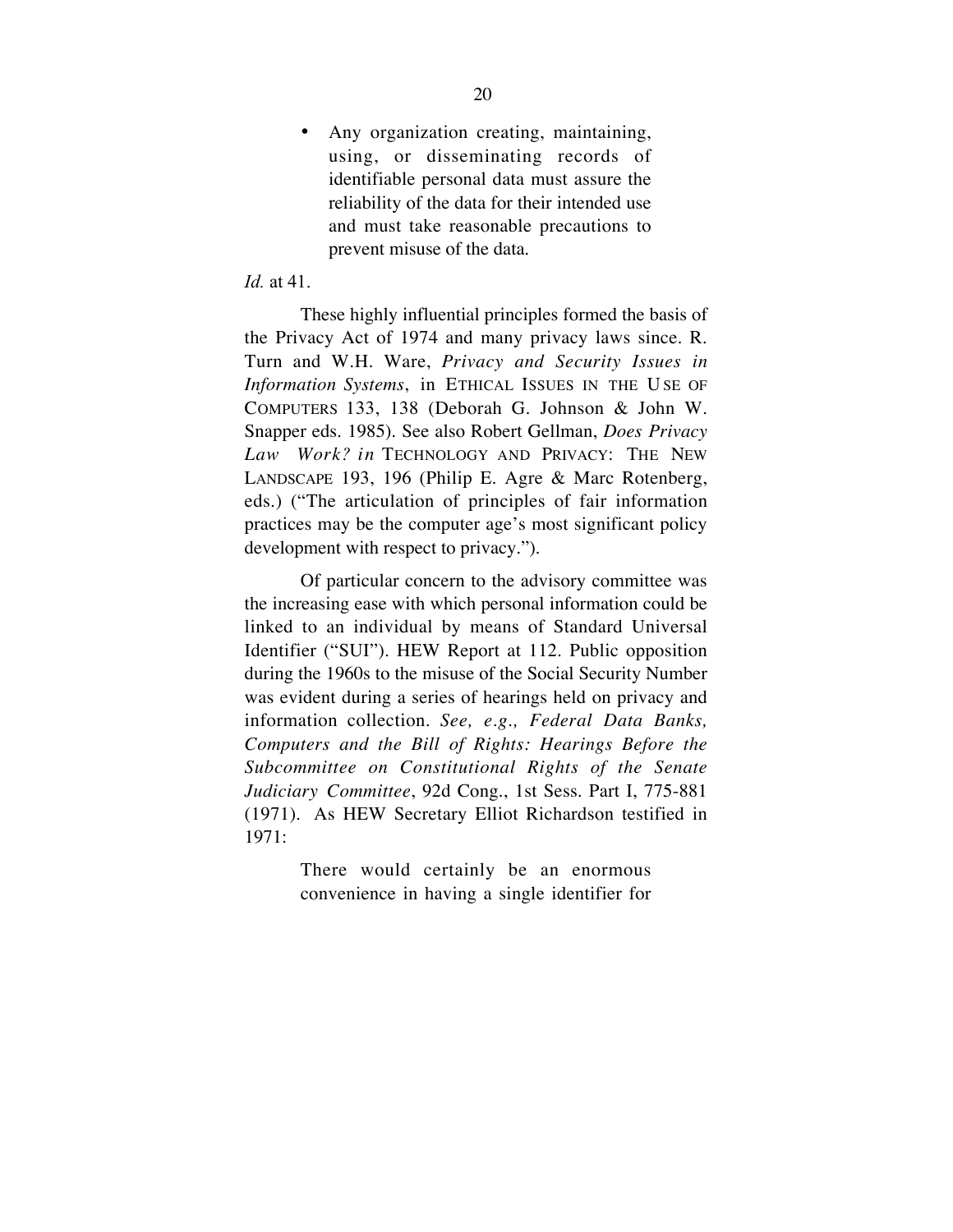each individual . . . [making] more efficient the acquisition, storage, and use of data . . . . It is the very ease of assembling complete records, of course, which raises the specter of invasion of privacy.

*Id*. at 784. *See also* ALAN F. WESTIN AND MICHAEL A. BAKER, DATABANKS IN A FREE SOCIETY 399 (1972) ("adopting the Social Security number officially as a national identifier or letting its use spread unchecked cannot help but contribute to public distrust of government").

Thus, in addition to outlining broad recommendations to safeguard personal information in automated personal data systems, the HEW advisory committee also recommended against the adoption of any standardized identifier, whether the SSN or otherwise, that would "enhance the likelihood of arbitrary or uncontrolled linkage of records about people, particularly between government and government-supported automated personal data systems." HEW Report at xxxiii. The advisory committee specifically recommended against the use of the SSN for generalized record keeping:

> Accordingly, we recommend . . . [t]hat any organization or person required by Federal law to obtain or record the SSN of any individual from making any use or disclosure of the SSN without the informed consent of the individual, except as may be necessary to the Federal government purposes for which it was required to be obtained and recorded. This prohibition should be established by a specific and preemptive act of Congress.

*Id*. at 130-31. The committee foresaw that the use of the SSN as a means of record keeping–for example, as case numbers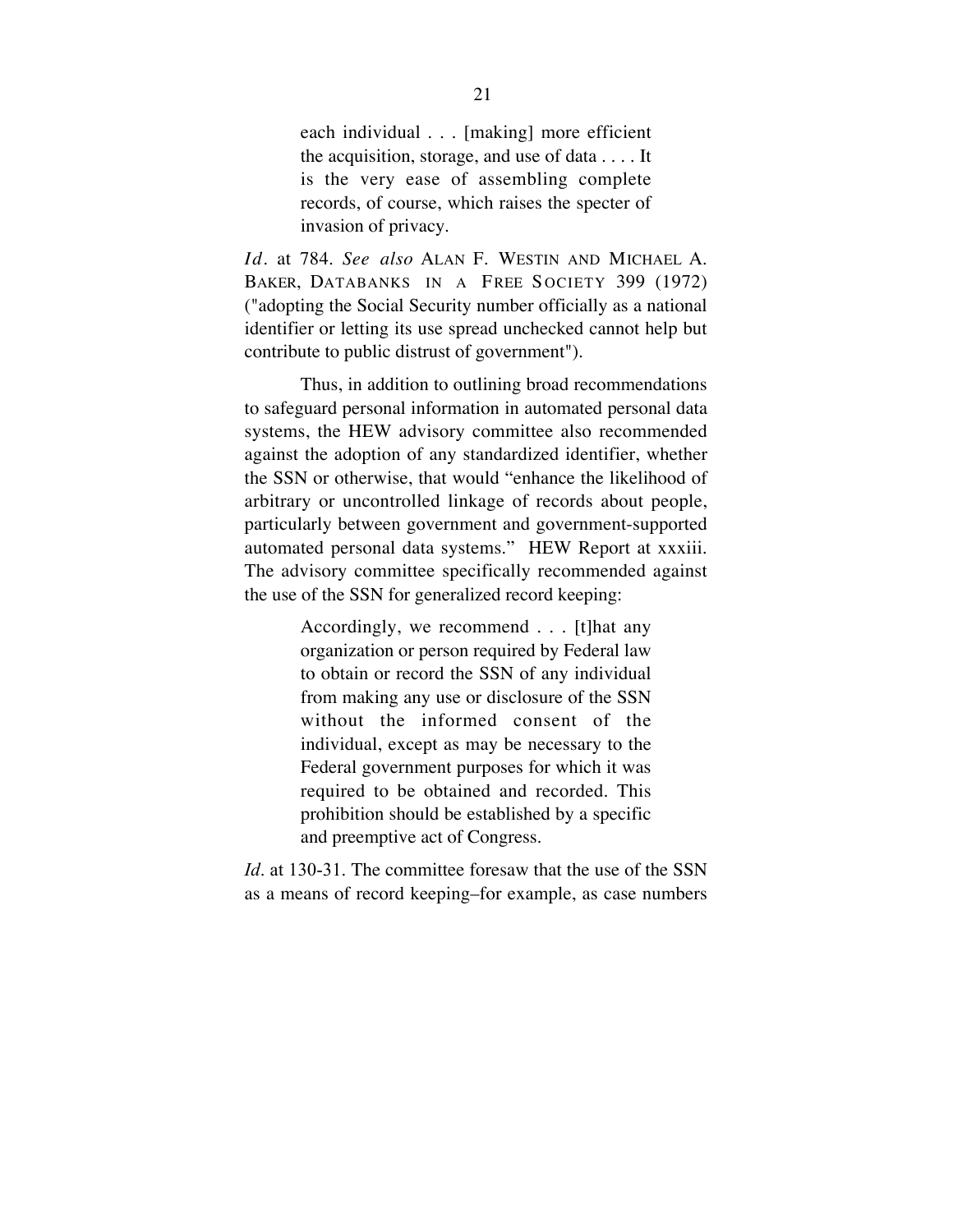in compensation claims as in this case–was directly at odds with the protections due such a sensitive identifier. *Id*. at 30. The committee's recommendation was "intended to constrain the behavior of organizations and persons that are legally required to obtain and record the SSN for federal purposes, but which use the SSN in other ways that constitute virtual public dissemination." *Id.*

The HEW Report also recommended strong legal remedies for privacy violations. *Id*. at 36. "Unless injury to the individual can be translated into reasonably substantial claims for damages, the individual ordinarily has little incentive to undertake a lawsuit. Few people can afford to bring suit against a well-defended organization solely for moral satisfaction." *Id.* The advisory committee recommended "the enactment of legislation establishing a Code of Fair Information Practices for all automated personal data systems." *Id*. at 50. Regarding violations of the Act, the HEW Report said:

> The Code should give individuals the right to bring suits for unfair information practices to recover actual, *liquidated*, and punitive damages, in individual and class actions. It should also provide for recovery of reasonable attorney's fees and other costs of litigation incurred by individuals who bring successful suits.

*Id.* (emphasis added). The Privacy Act, enacted a year after the HEW Report was released, implemented many of the advisory committee's recommendations, including restrictions on the use of the Social Security Number and liquidated damages for violations of the Act.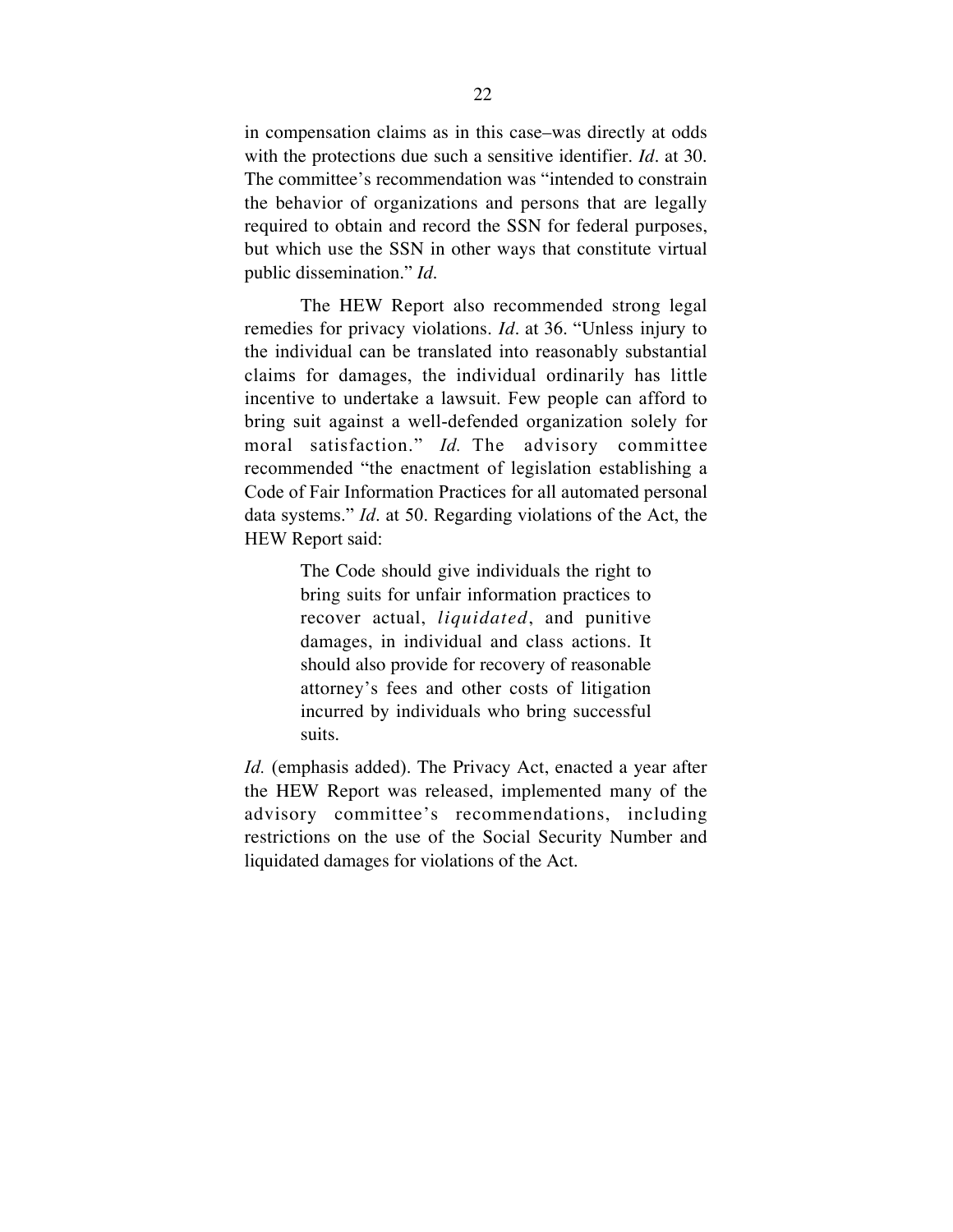### **B. Legislative History of the Privacy Act of 1974**

The civil remedy provision in the Privacy Act was as a compromise between the Senate bill, which held the government liable regardless of culpability and provided for both actual and general damages, with liquidated damages of \$1,000; and the House bill, which required that the violation be "willful, arbitrary, or capricious" before awarding only actual damages. The compromise retains the \$1,000 in liquidated damages in lieu of general damages, but allows this recovery and actual damages only if the violation is "intentional or willful."

### *1. Statutory Damages*

The original Senate bill, S. 3418, introduced in the Senate Committee on Government Operations, provided for both actual and punitive damages for any violation of the Privacy Act. S. 3418, 93d Cong. §304(b) (1974), *reprinted in* Legislative History at 27. The parallel House bill, H.R. 16373, originally provided for actual damages in all cases, with additional punitive damages if the violation was "willful, arbitrary, or capricious." H.R. 16373, 93d Cong. §304(b) (1974), *reprinted in* Legislative History at 250-51. From the outset, Congress recognized that violations of an individual's privacy required compensation beyond actual, out-of-pocket expenses.

After S. 3418 was introduced, the Senate Committee on Government Operations issued a report noting the Committee's intention that a person should have a cause of action for a denial of access, without having to show a particular injury or denial of benefits. S. Rep. No. 93-1183 at 82 (1974), *reprinted in* Legislative History at 235. The Committee also noted that it is often "exceedingly difficult for a citizen . . . to establish a 'cause and effect' relationship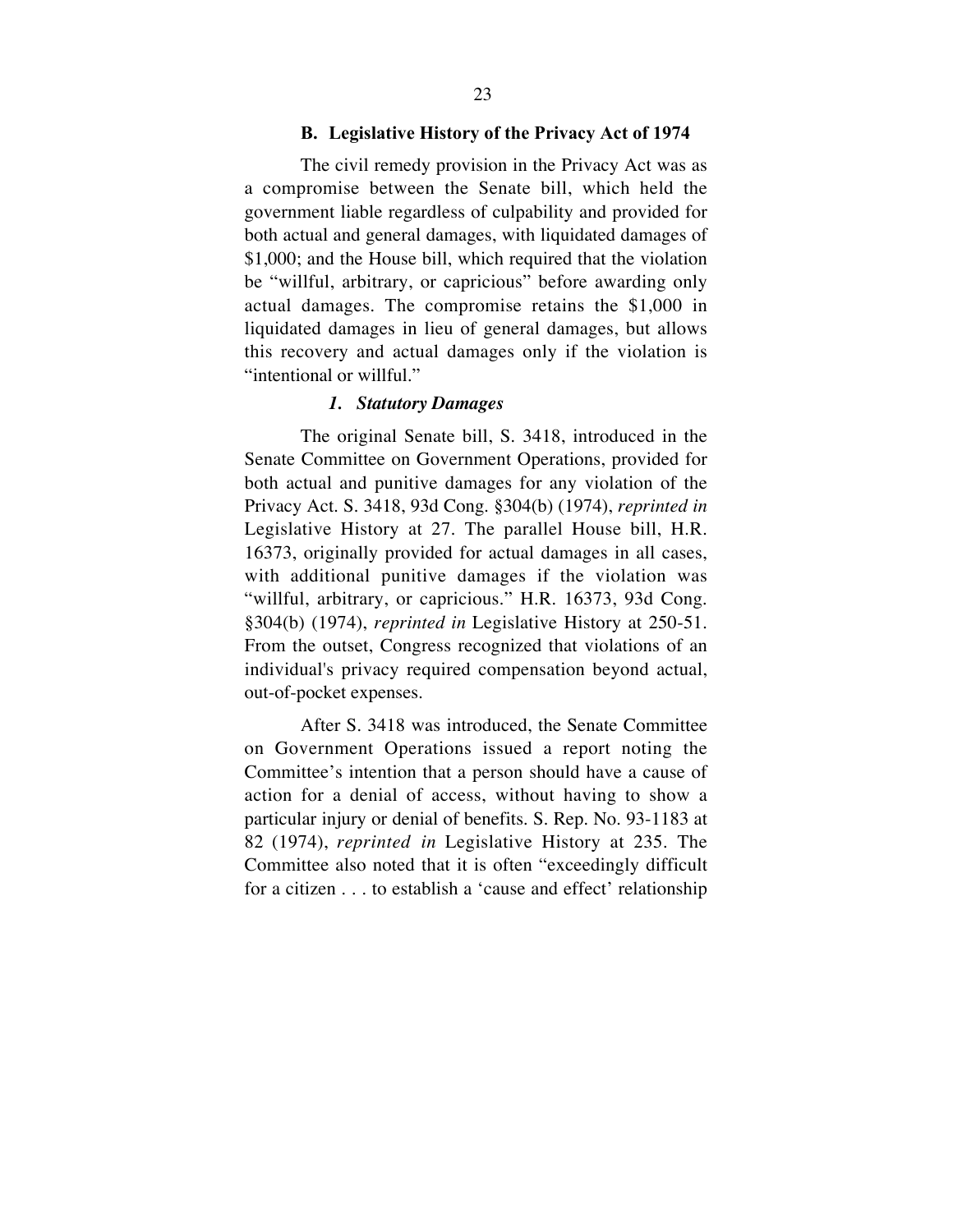between the information in his file and some subsequent damage to him." *Id*. In addition, the Committee stated that, since the Privacy Act did not grant enforcement authority to any administrative body, the legislation should encourage "the widest possible citizen enforcement through the judicial process." *Id.* at 83, *reprinted in* Legislative History at 236.

The House Committee on Government Operations reported out H.R. 1673 on September 24, but removed the provision on punitive damages. Representatives Abzug, Moss, Stanton, Gude, Burton, Fascell, Culver, Collins, Rosenthal, and Conyers expressed concern about the absence of punitive damages, proposed in the House measure, since "[a]ctual damages resulting from an agency's misconduct will, in most cases, be difficult to prove and this will often preclude an adequate remedy at law." Legislative History at 330. The representatives considered the inclusion of punitive damages, "or, at the very least, *liquidated damages*," to be "essential." *Id* (emphasis added*).*

Representative Fascell unsuccessfully offered an amendment to essentially restore the original damages language of H.R. 16373. *Id.* at 919. This amendment would have made actual damages available for all violations of the Privacy Act, with punitive damages for willful, arbitrary, or capricious violations. *Id.* at 919-20. Representative McCloskey opposed this amendment. He was concerned about subjecting the United States to potentially limitless punitive damages. *Id.* at 922. Representative Eckhardt pointed out that in the absence of the Fascell amendment, a person who had suffered any amount of actual damage because of the negligence of an agency would be unable to recover. *Id.* The Fascell amendment was ultimately rejected, as it was identical to language rejected by the committee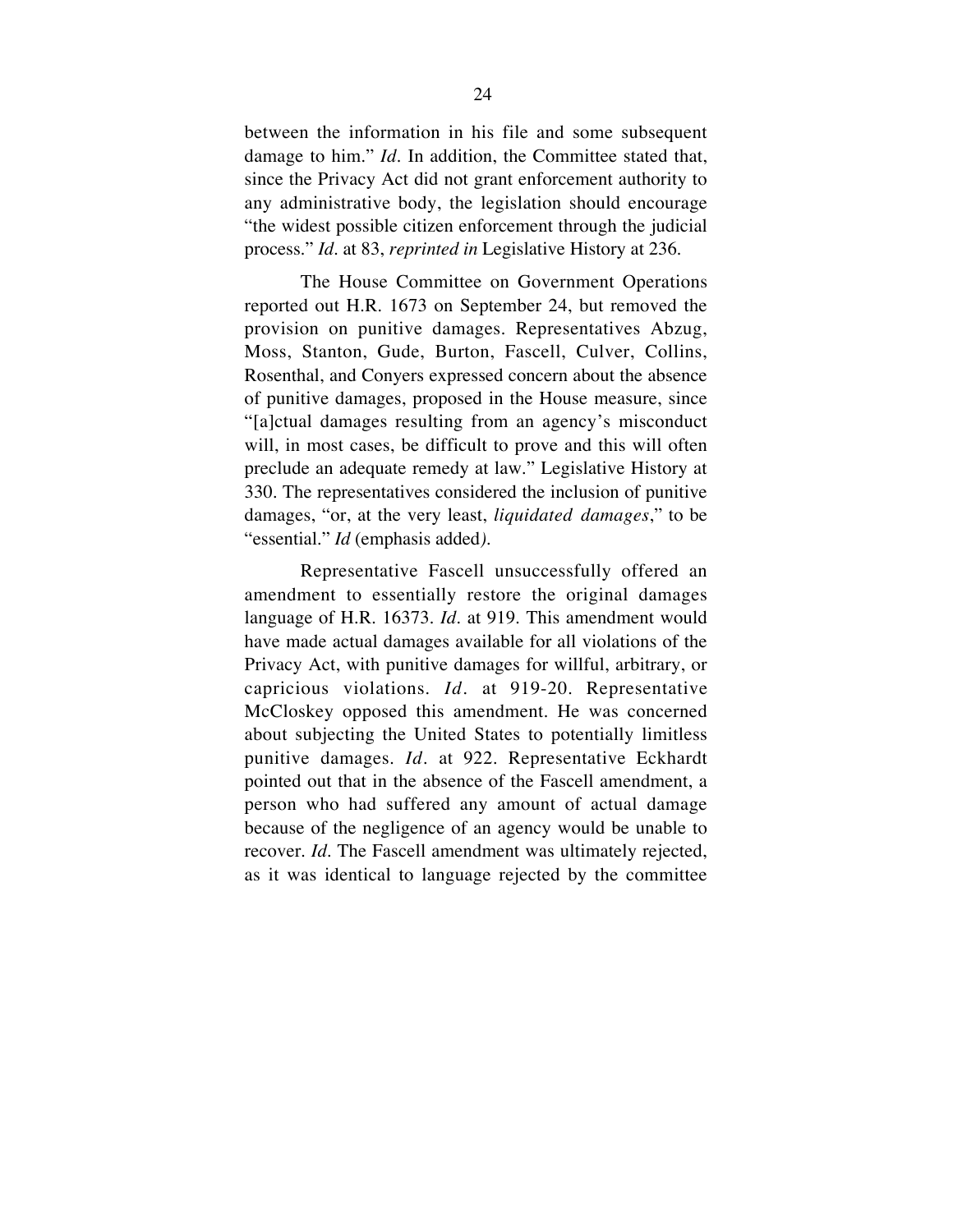below. *Id.* at 924.] After additional debate, the bill was passed by the House. *Id.* at 983.

That same day, the Senate considered S. 3418 as reported out by the Committee on Government Operations. *Id.* at 763. The Committee offered several amendments to the bill, which at the time allowed a plaintiff to sue the individual agent responsible for the Privacy Act violation. *Id.* at 768. Instead, the Committee recommended that only the agency be liable, and that the plaintiff should be able to recover both actual and general damages, with a provision for liquidated damages "of say \$1,000." *Id.* The bill was thus passed providing for actual and general damages, and the liquidated damages suggestion incorporated as "but in no case shall a person entitled to recovery receive less than the sum of \$1,000." *Id*.

The provision in the Act as passed that no person recovering should receive less than \$1,000 clearly stems from the Senate Committee's recommendation for liquidated damages—the language is identical.

The Senate reduced the standard of culpability to "willful or intentional," which was thought to be easier for a plaintiff to show than the House's "willful, arbitrary, or capricious," but greater than "gross negligence." *Id.* at 862. The House's language on actual damages was retained, but with the Senate's liquidated damages clause of \$1,000. The final measure, agreed to by both houses, provided for liquidated damages where a willful or intentional violation of the Act occurred.

#### *2. Social Security Number*

Concerns about the use of the SSN as a universal identifier were prevalent throughout the history of the Privacy Act's passage. The original S. 3418 explicitly made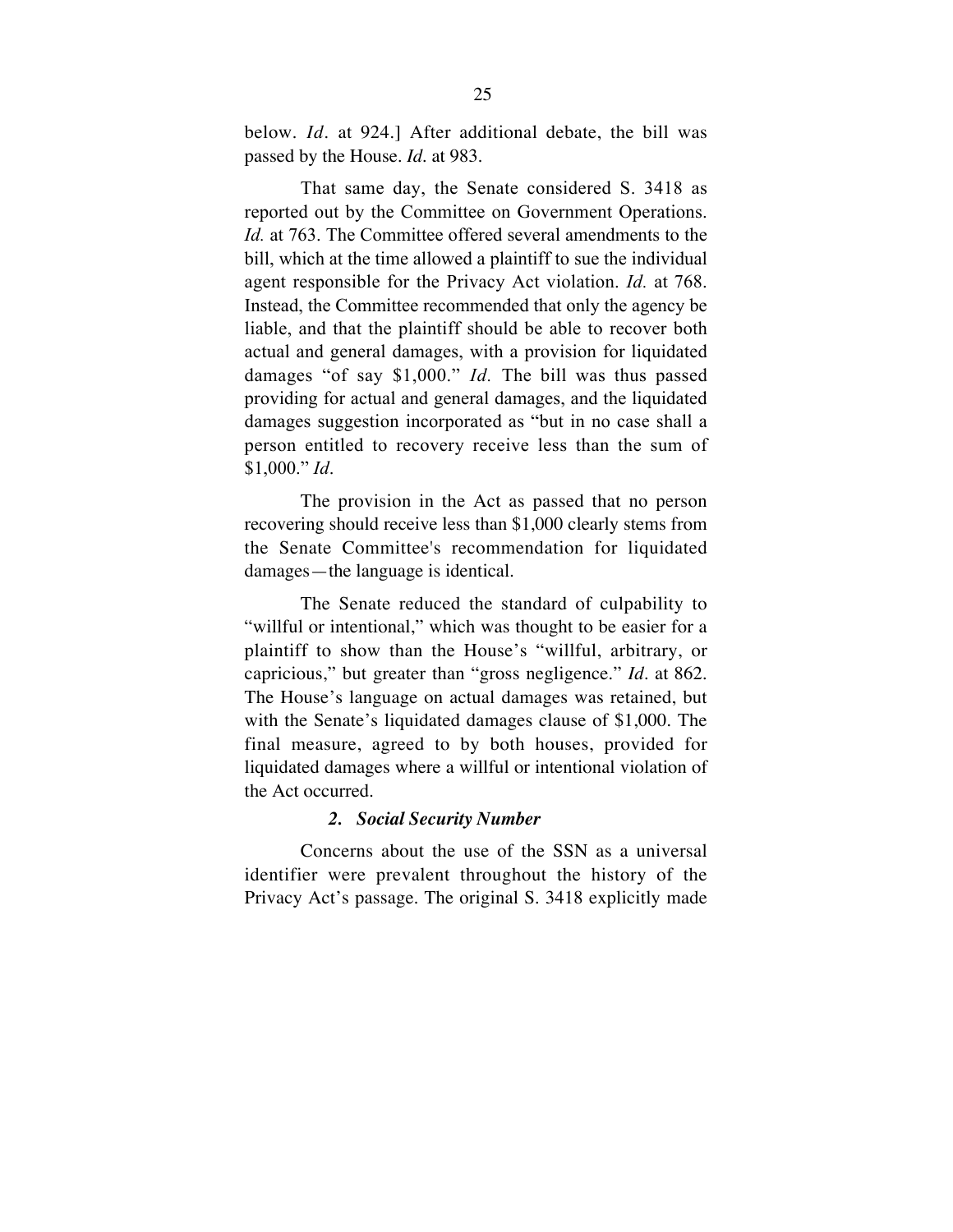it unlawful for anyone to require the disclosure or furnishing of an SSN, except as required under the Social Security Act in the administration of benefits. Legislative History at 23. This provision was debated and eventually eliminated during markup. *Id*. at 68.

On September 19, 1974, Senator Goldwater, with Senator Percy, introduced an amendment that, while allowing existing uses of the SSN, prevented its use in future systems. *Id.* at 761. The amendment covered not only government uses, but also prevented "any person" from discriminating against an individual "in the course of any business or commercial activity" because of refusal to disclose the SSN. *Id.* Senator Goldwater's comments touched on two main concerns: first, that individuals would be reduced to their identifying numbers; and second, that this number, linked, could mean that a person would "leave a trail of personal data behind him for all his life which could be immediately reassembled to confront him." *Id.* at 759-60. Senator Percy cited the HEW Report's recommendations in support of this amendment. *Id.* at 762.

This amendment to S. 3418 was considered and accepted by the House on November 21. *Id.* at 804. Prior to the amendment's consideration on the floor, Senator Percy noted the strong connection between the SSN and issues of privacy. *Id.* at 779. He cited an FTC interpretation from 1973 that deemed selling lists of individual credit ratings as violations of the Fair Credit Reporting Act, since they invaded consumers' privacy. *Id.* at 779-80. The FTC opinion continued by saying that though publication of these ratings by name was an invasion of privacy, it would not be an invasion to publish the ratings by SSN. *Id.* at 780. Senator Percy strenuously disagreed with this assessment, noting that the SSN was "widely accessible." *Id.* at 780.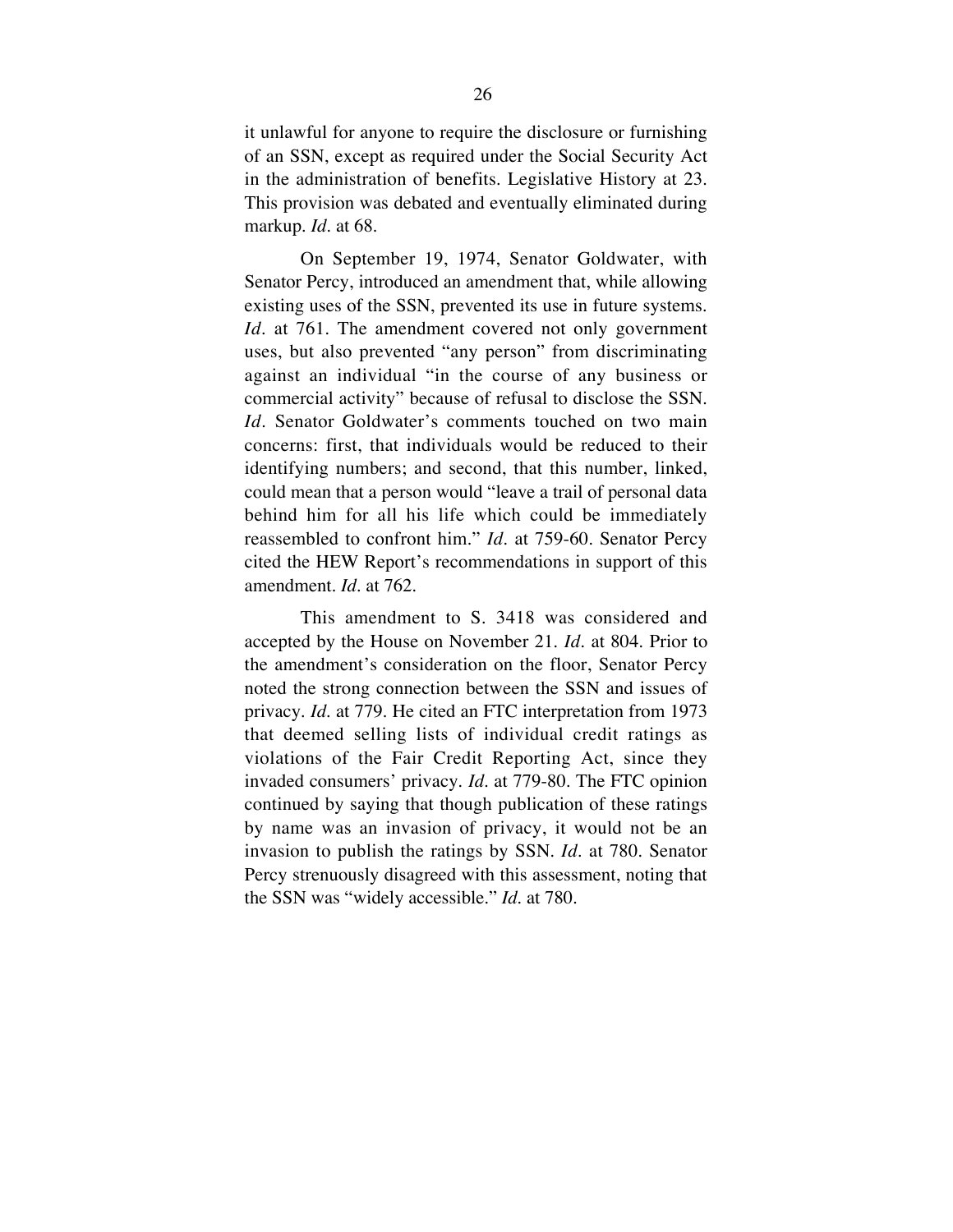Senator Goldwater later introduced the amendment to S.3418 for consideration. *Id.* at 804. He reiterated his concerns about both the dehumanizing aspects of an identification number, and, more importantly, the ability of government or business to track each person's past records:

> [O]nce we can be identified to the Administrator in government or in business by an exclusive number tied to each of our past activities—our travels, the kinds of library books we have checked out, the hotels we have stayed at, our education record, our magazine subscriptions, our health history, our credit and check transactions—we can be pinpointed wherever we are. We can be manipulated. We can be conditioned. And we can be coerced.

*Id.* at 805. Senator Percy commented on the increasing computerization of data and records, and how the SSN could become a key to "the indexing and identification of individuals." *Id.* at 807. The amendment was accepted. *Id.*

That same day (November 21), the House considered and accepted a parallel amendment to H.R. 16373. Offered by Representative Goldwater, Jr., the amendment also restored to the bill language excised in committee. *Id.* at 932- 33. Like the Senate amendment, it prohibited agencies from denying rights, benefits, or privileges based on an individual's refusal to disclose their SSN. *Id.* at 932. It also did not apply to any systems of records operating prior to 1975. *Id.* However, the House amendment covered only government agencies acting in compliance with federal law or under a federally assisted program, and still allowed the use of the SSN for verification. *Id.* Representative Goldwater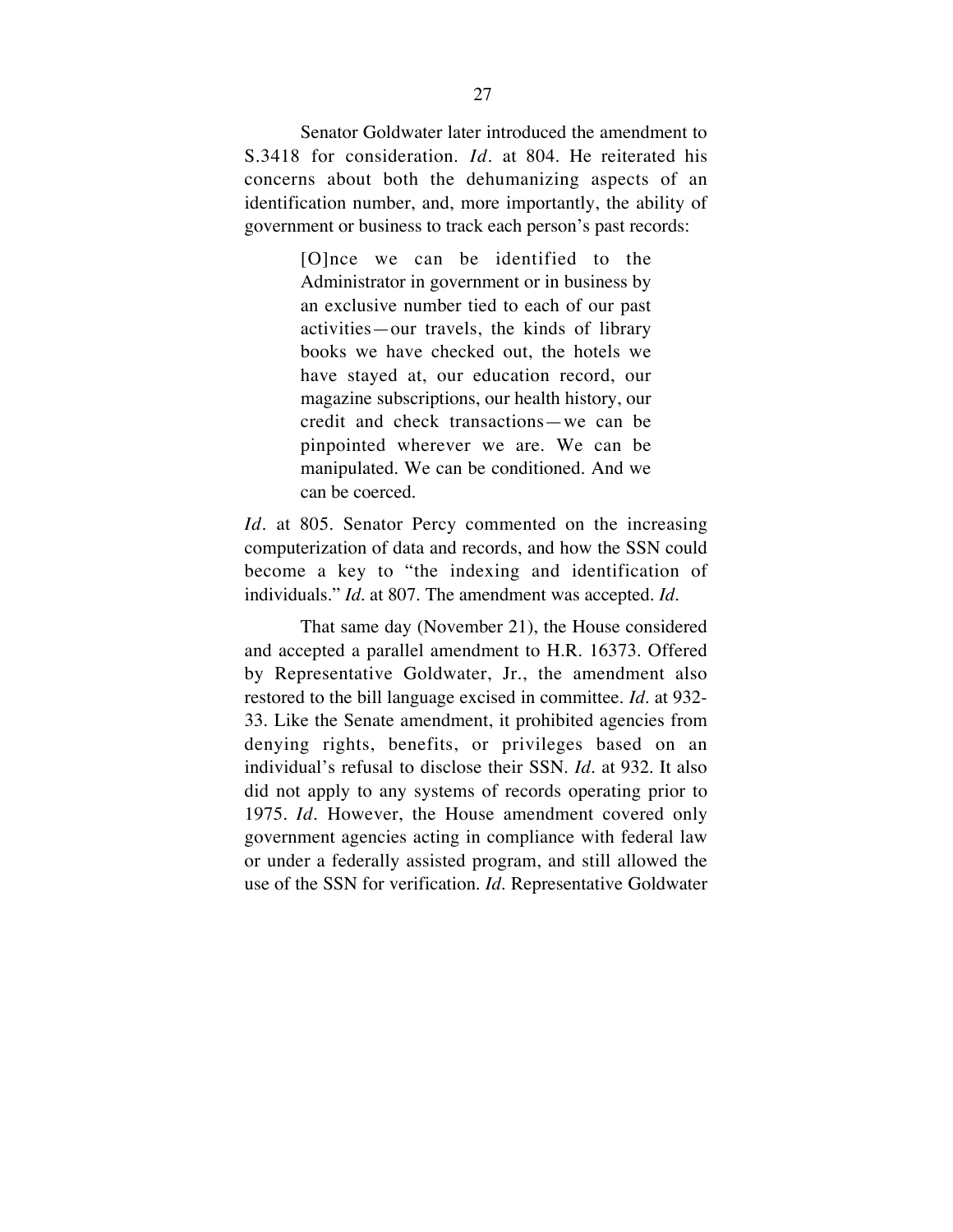noted the objections to the moratorium on SSN use in the original bill—that altering existing systems based on the SSN would be chaotic and costly—and said that this would not be a problem with the proffered amendment because of its grandfather clause. *Id.* at 933. The amendment to the House bill was accepted. *Id.* at 935.

The differences between the House and Senate versions were resolved informally in a series of compromise amendments that eliminated the authentication exception from the House version and broadened its scope to match the Senate's version, which precluded all government agencies from creating new systems using the SSN. *Id.* at 864. The Senate provision for informing individuals of the nature, authority, and purpose of the request was also included. *Id.* These changes were accepted by the Senate on December 17, and by the House on December 18. *Id*. at 838, 893. The limitations on the use of the SSN were enacted as §7 of the Privacy Act. Pub. L. 93-579, §7.

### **C. The OMB Guidelines of 1975**

In 1975, the OMB issued authoritative regulations for agencies implementing the Privacy Act, pursuant to section 6 of the Privacy Act that also gives the OMB continuing powers to oversee agencies' implementation of the Act. Pub. L. 93-579, §6. Office of Management and Budget, Guidelines for Implementing Section 552a of Title 5 of the United States Code, (1975) ("OMB Guidelines"), reprinted in Legislative History at 1015. Among other things, the OMB Guidelines explicate the civil remedies available to plaintiffs under the Privacy Act. OMB Guidelines at 71.

The OMB Guidelines enumerate three requirements for an individual to sue under subsection  $(g)(1)(D)$ : the action was "intentional or willful"; the agency's action had an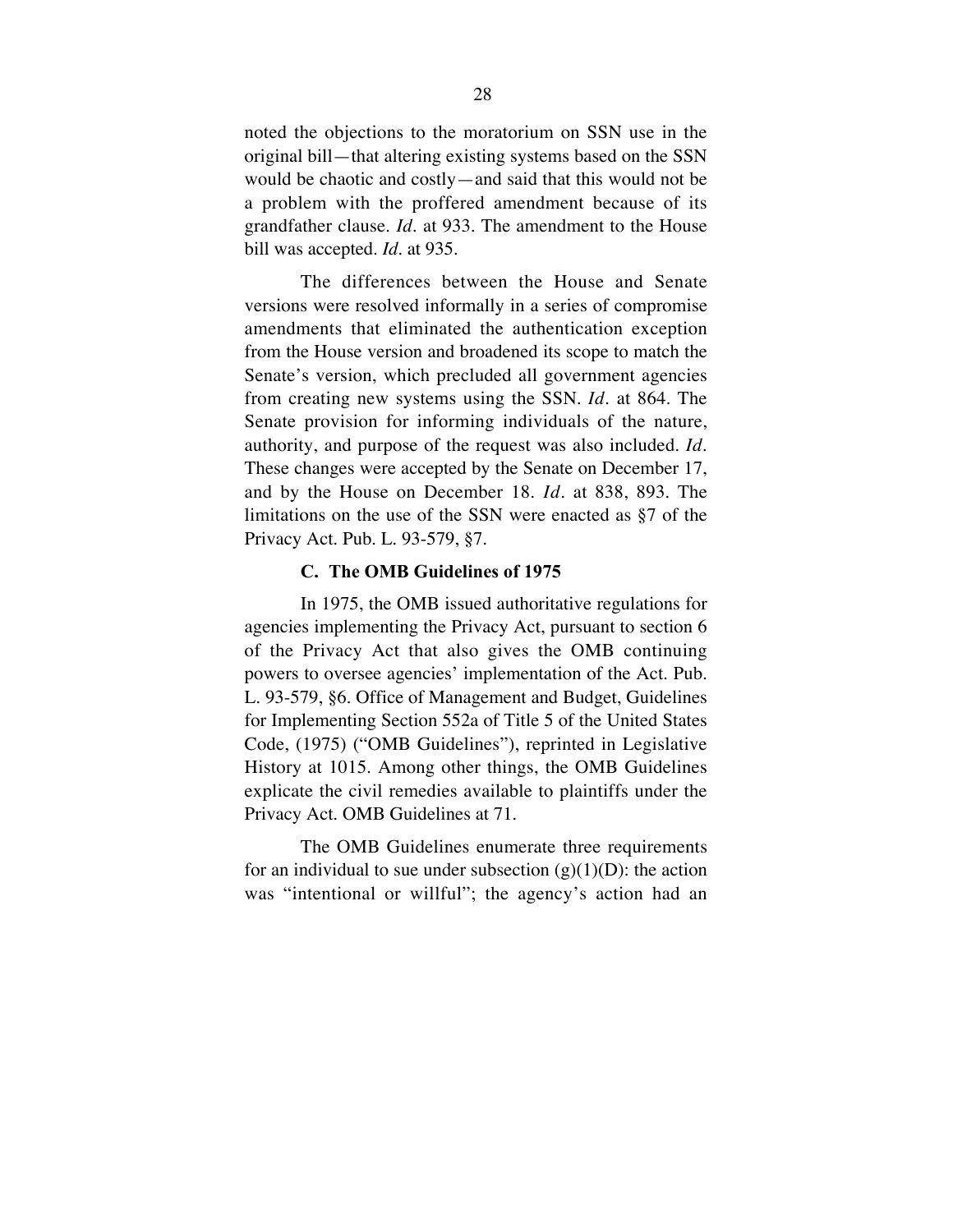"adverse effect" upon the individual; and the "adverse effect" was causally related to the agency's actions. *Id.* at 74. Once these criteria are met, the OMB requires no additional showing:

> When the court finds that an agency has acted willfully or intentionally in violation of the Act in such a manner as to have an adverse effect upon the individual, the United States will be required to pay

> —actual damages or \$1,000, which ever is greater

—court costs and attorney fees.

*Id.* at 77. This excerpt also indicates the OMB's interpretation of the phrase contained in the Act "but in no case shall a person entitled to recovery receive less than the sum of \$1,000." 5 U.S.C. § 552(g)(1)(D), By providing that a plaintiff should receive the greater of actual damages or \$1,000 without any additional showing, the OMB Guidelines confirm that a successful plaintiff is entitled to \$1,000 as statutory damages.

Congress explicitly delegated to the OMB the task of developing guidelines for the application of the Privacy Act. 5 U.S.C. § 552a(v). The OMB Guidelines clearly provide for statutory damages of \$1,000. OMB Guidelines at 77. Since the OMB Guidelines are a reasonable interpretation of a statute that the OMB was charged with overseeing, the court should defer to the agency's interpretation of the statute. *Chevron U.S.A., Inc. v. NRDC*, 467 U.S. 837 (1984).

## **CONCLUSION**

The willful and intentional disclosure of Social Security Numbers constitutes a substantial invasion of